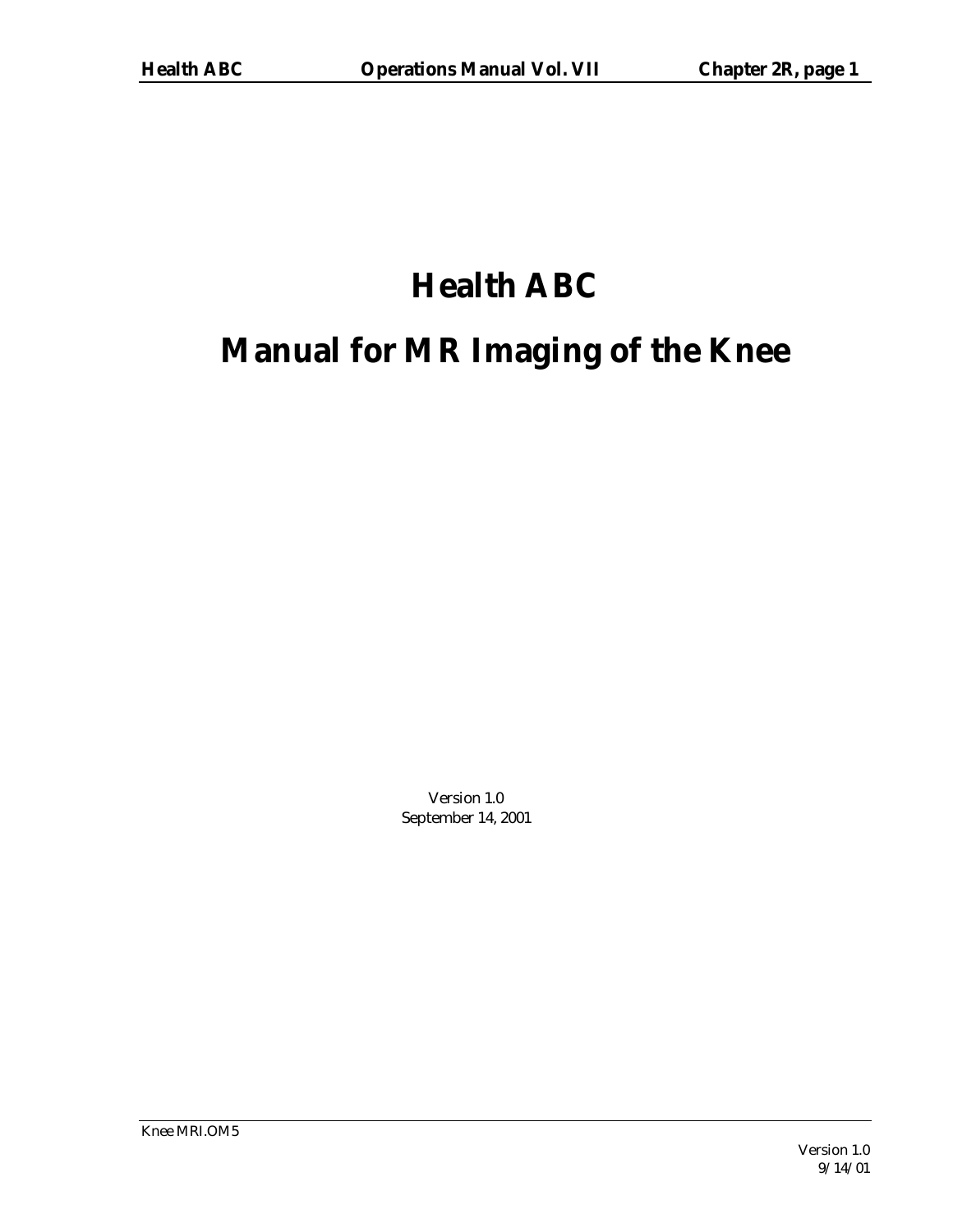# **KNEE MRI**

# **Table of Contents**

| APPENDIX 4 HEALTH ABC KNEE MRI SHIPMENT NOTIFICATION30 |                                                                                                                                      |
|--------------------------------------------------------|--------------------------------------------------------------------------------------------------------------------------------------|
|                                                        | Which participants will get MRI? (For Health ABC clinic staff)4<br>5.0 Questions regarding the techniques outlined in this manual 21 |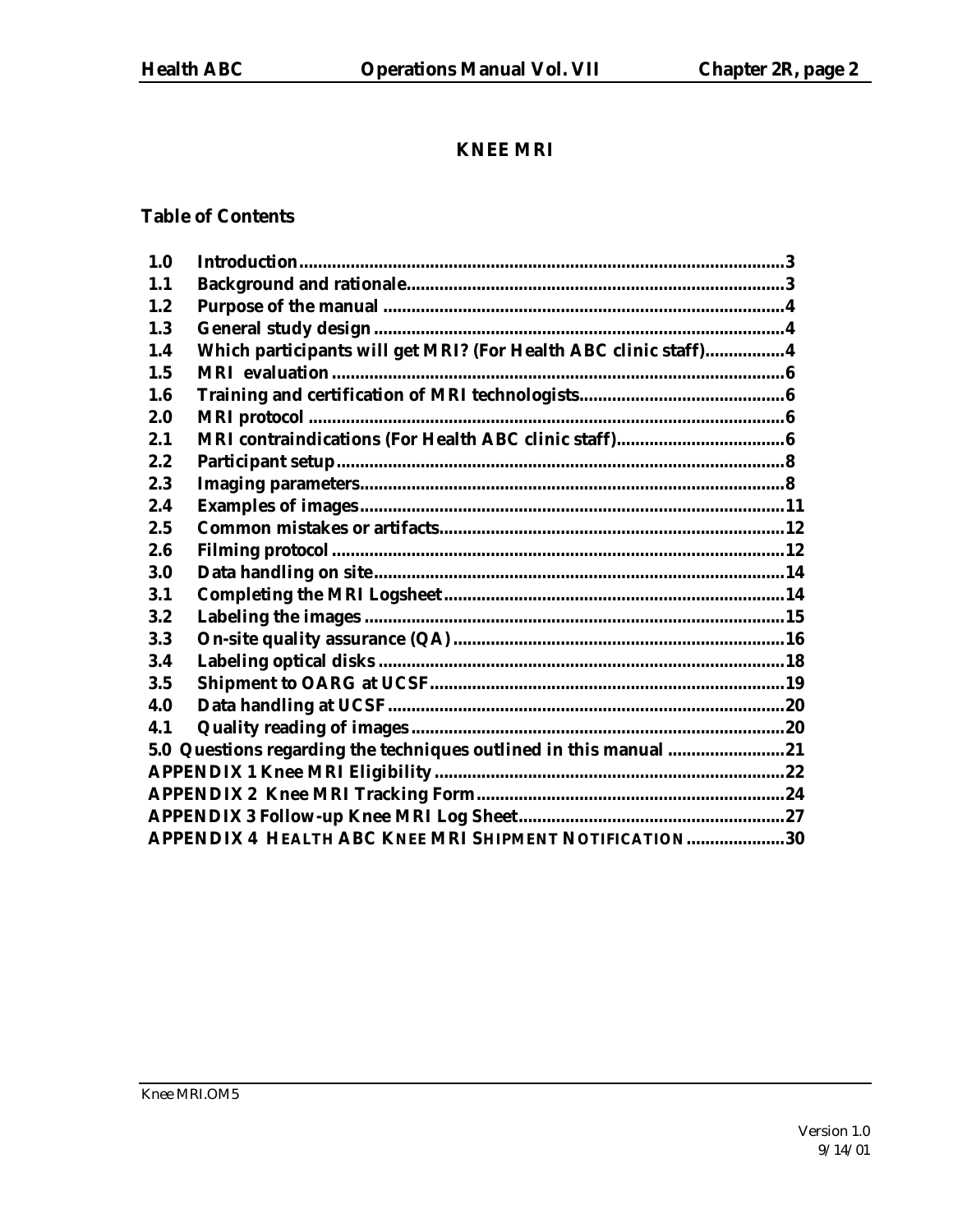### **KNEE MRI**

### **1.0 Introduction**

This manual describes procedures for the follow-up knee MRI exams in Health ABC. We obtained bilateral knee MRIs on participants who reported knee pain and a random sample of controls without knee pain at the Year 2 examination. At the Year 5 examination, all of the participants with knee pain who had an MRI and a random sample of the controls will be asked to obtain a follow-up knee MRI. The participant with baseline knee pain will have a bilateral knee MRI, while the control participants will have only one knee examined, as designated by the Coordinating Center.

The acquisition sequences for the follow-up exam are identical to those used at the baseline examination, as are most of the forms and quality assurance procedures.

**IMPORTANT:** The goal for the follow-up exams is to duplicate the baseline measurements as closely as possible by carefully following the protocols and procedures described below.

### **1.1 Background and rationale**

Despite the proven value of knee radiography in epidemiological studies of osteoarthritis (OA), radiography is fundamentally limited in a number of ways. Conventional radiographs provide detailed images of cortical and trabecular bone, but cannot directly visualize the articular cartilage or other noncalcified structures in the knee. Osseous findings are common in OA, but tend to arise late in the disease process and may be only secondary consequences of changes in other structures, such as the cartilage, menisci and intra-articular ligaments. Also, radiography is a projectional technique that casts two-dimensional (2D) shadows of the 3D anatomy onto flat sheets of film. This results in morphological distortion, magnification, and superimposition of overlying structures.

MRI offers a number of advantages over radiography for imaging knee OA. MRI has a tomographic viewing perspective, and thus provides cross-sectional images of the anatomy, free of projectional distortion, magnification, or superimposition. This allows osteophytes and other abnormalities to be delineated in regions that might otherwise be obscured with conventional radiography. Moreover, MRI is uniquely able to directly visualize all components of the joint, including the articular cartilage, menisci, intra-articular ligaments, synovium, capsular structures, bone contours, and bone marrow. This allows the knee joint to be evaluated as a whole organ, and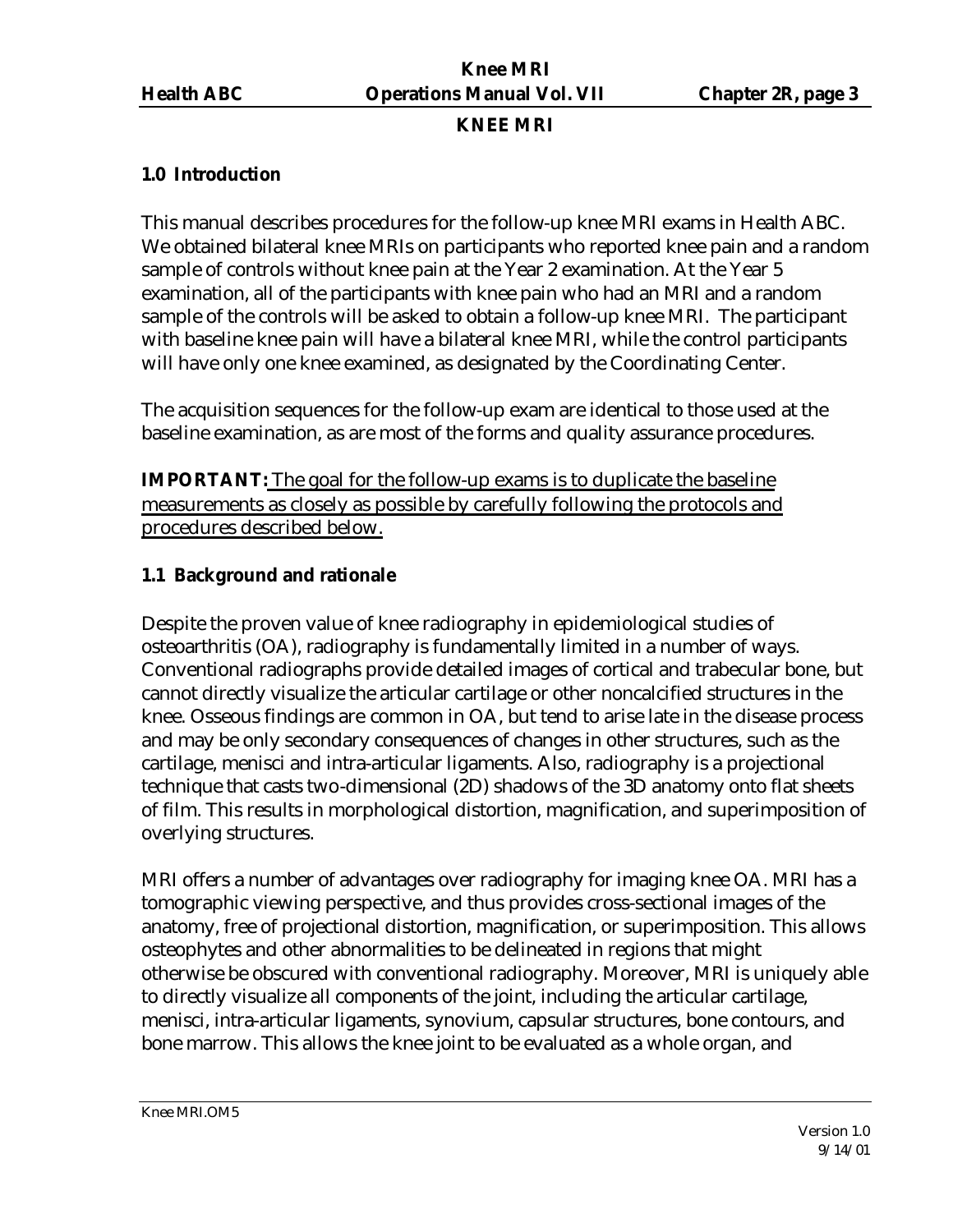provides a much richer picture of the changes associated with osteoarthritis than is possible with other techniques.

### **1.2 Purpose of the Manual**

The purpose of this manual is to standardize the imaging technique and administrative procedures related to the MRI component of the **Health ABC protocol** for evaluating participants with osteoarthritis of the knee. The manual describes the MRI technique to be used along with the procedures for documenting and shipping the MRI data to UCSF. The manual is designed for the principal investigator, the study coordinator, and MRI technicians involved in this study.

The role of the Osteoporosis and Arthritis Research Group at UCSF will be to verify that all sequences in the protocol were included and that the pulse parameters used were in agreement with the protocol. The images will also be checked for adequate anatomical coverage, signal-to-noise ratio, and the presence of artifacts. If any problems or deficiencies are detected, the Osteoporosis and Arthritis Research Group at UCSF will notify the MRI site and work with them towards a solution. Only rarely would this require repeat examination of a participant.

The Osteoporosis and Arthritis Research Group at UCSF will perform centralized analysis of the MRI data. Assessments will include semiquantitative scoring of articular cartilage, osteophytes, subarticular cysts, bone marrow edema and sclerosis, attrition and remodeling of osseous articular surfaces, the menisci, the cruciate and collateral ligaments, joint effusion, synovitis, intra-articular loose bodies, and synovial cysts and bursae about the knee.

#### **1.3 General study design**

# *Baseline MRI was performed at the Year 2 and 3 Health ABC examination on participants with significant knee symptoms and on controls without symptoms. This is a follow-up study to examine changes in MRI findings over three years.*

MRI will be performed using 1.5 Tesla whole body scanners with a circumferential extremity coil. Imaging sequences will include: a fast axial T2-weighted localizer (duration <1 min), a sagittal T2-weighted fast spin echo sequence with fat suppression, and a coronal T2-weighted fast spin echo sequence without fat suppression. The total time required for MRI of both knees, including participant set up, will be approximately 30 minutes.

# **1.4 Which participants will get MRI? (For Health ABC clinic staff)**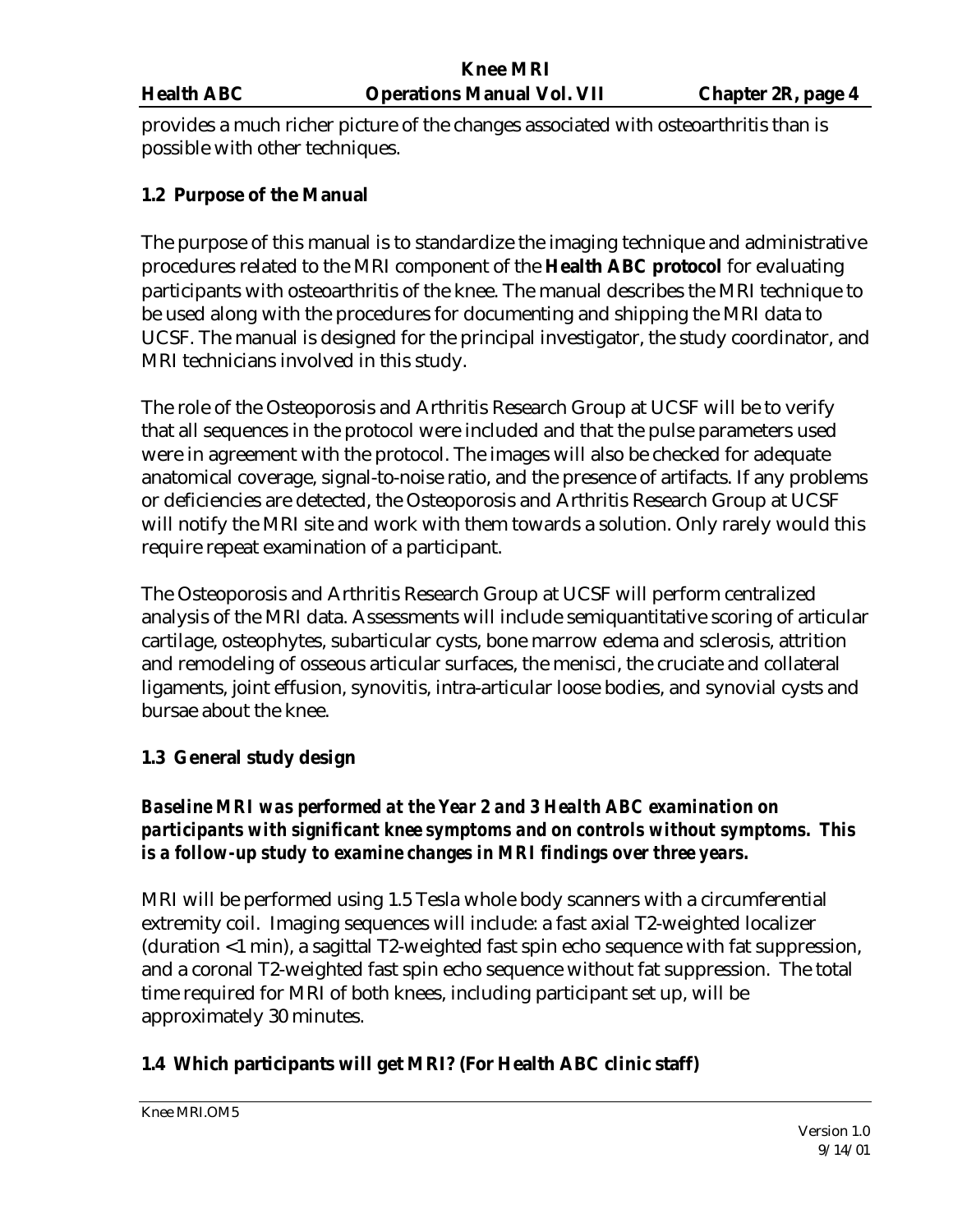All participants who had knee pain and an MRI and a sample of controls who had an MRI during Year 2 or Year 3 of Health ABC will be asked to have another MRI during Year 5. To determine whether or not a participant is eligible for an MRI, refer to the Year 5 Data From Prior Visits Report. Knee pain cases will undergo bilateral imaging while control participants will have MRI of a single knee. The report will also tell you whether both knees, or whether the right or left knee, should be imaged. In some cases, the knee to be imaged will depend on the answers to the Year 5 knee pain questions (Year 5 Clinic Visit Workbook, pages 15-17, questions 2-5). See below:

# **KNEE MRI ELIGIBILITY**

- 1. Is the participant eligible for a follow-up knee MRI? (Yes/No)
- 2. If Yes, which knee should be imaged? Right/Left/Both Right and Left/\*See note below

The knee indicated for control participants is selected based on new knee pain reported since the baseline MRI. If the participant has reported no new knee pain during Year 4, this determination must be made based on any new Year 5 pain. In this case, the words "\*See note below" will appear, and the note "Check Year 5 Clinic Visit Workbook, pp. 15-17. If no asterisked answers, image RIGHT knee for even-numbered HABC ID#s, LEFT knee for odd. If some answers are asterisked, image one painful knee." That is, if the participant now has one or more asterisked knee pain questions, the corresponding knee should be imaged. If there are asterisked answers for both knees, only one knee should be imaged. If no answers are asterisked, the knee to be read will be determined by whether the participant's Health ABC ID# is even or odd, as noted above. This rule of thumb may also be used to decide which knee to image if both knees have asterisked answers.

Be sure to fill out page 19 in the Year 5 Clinic Visit Workbook (See Appendix 1). Answer Question #11: "Is the participant eligible for a follow-up knee MRI?" If the participant is eligible for a knee MRI, be sure to fill out all of page 1, and Questions 7 through 11 on page 2 of the Knee MRI Tracking Form (Appendix 2). You should also check the Data from Prior Visits Report to see which knee(s) should be imaged and mark "Scan right knee" and/or "Scan left knee" on Question #13 on page 3 of the Knee

Knee MRI.OM5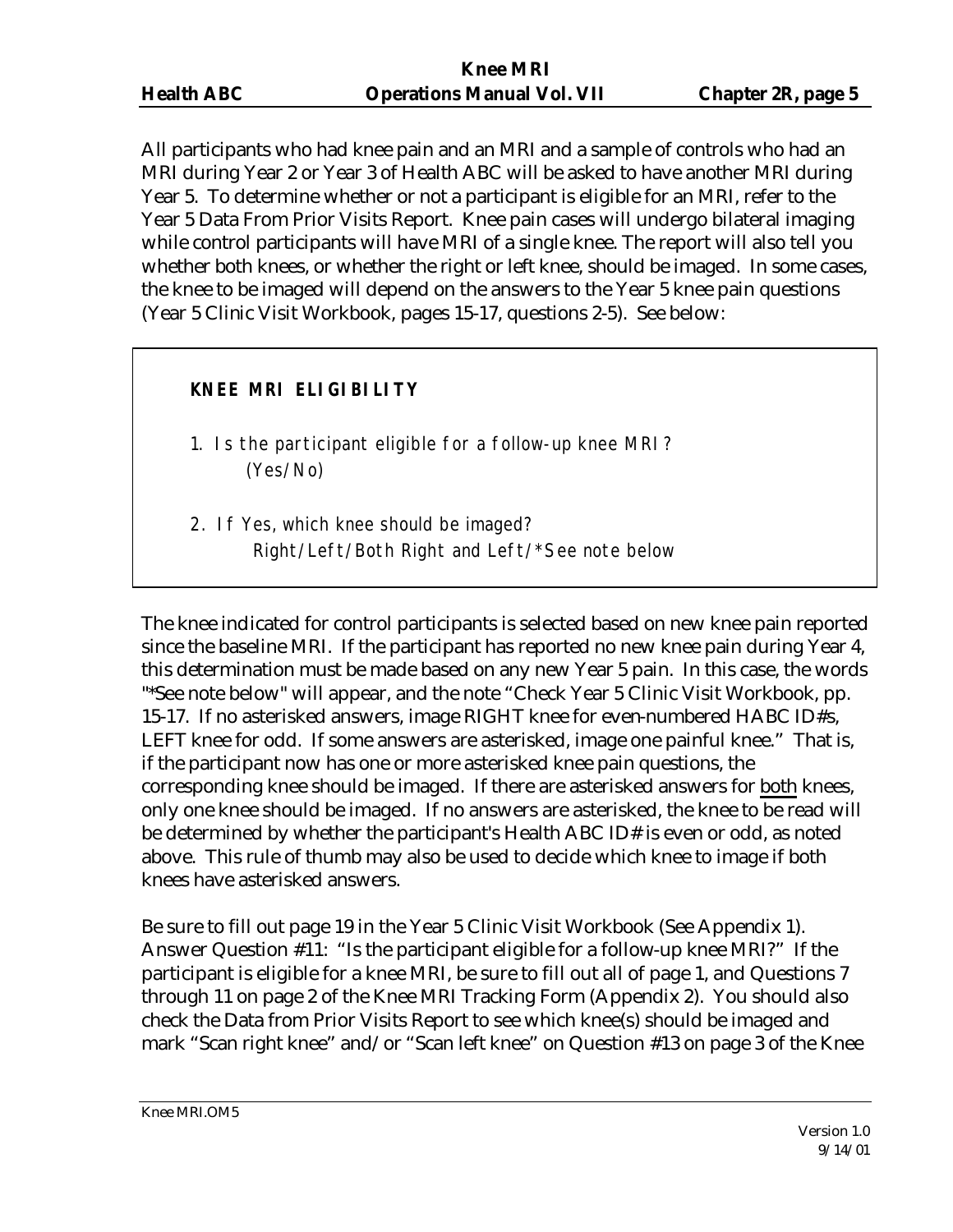|                   | Knee MKI                          |                    |
|-------------------|-----------------------------------|--------------------|
| <b>Health ABC</b> | <b>Operations Manual Vol. VII</b> | Chapter 2R, page 6 |
|                   |                                   |                    |

MRI Tracking Form. The partially completed Knee MRI Tracking Form should then be sent to the MRI center for completion of questions 12-16.

**K**ne

If the participant refuses the MRI, mark the "No" response option to Question #12 on the Knee MRI Tracking Form and mark "Participant refused" to answer the question "Why wasn't an MRI obtained?" **Important: Fill out a Knee MRI Tracking Form for all participants who are eligible for knee MRIs whether or not they agree to have the MRI(s)!**

# **1.5 MRI evaluation**

MR images will be analyzed with a semi-quantitative whole-organ scoring method.

# **1.6 Training and certification of MRI technologists**

Each MRI facility participating in Health ABC should designate a study coordinator who is responsible for assigning technicians to the study and assuring that the procedures described in this manual are followed.

Only designated and certified technicians should perform the examinations for Health ABC. Each technician and coordinator involved in the study will have a unique Health ABC Staff ID number. It is preferred that no more than 2 or 3 technicians be assigned to Health ABC at each MRI facility.

A representative of the UCSF OARG will visit each site to review the study procedures with the study coordinator and MRI technicians. Technicians will be certified based on the review at OARG of the first five Health ABC participants scanned.

# **2.0 MRI Protocol**

# **2.1 MRI contraindications (For Health ABC clinic staff)**

The following are standard contraindications for MRI. These should be assessed at the Field Center using the Health ABC form at the time of enrollment into the MRI followup study and participants should be excluded from the study as appropriate. Each facility may have additional assessments to identify exclusions.

# Contraindication (assessment)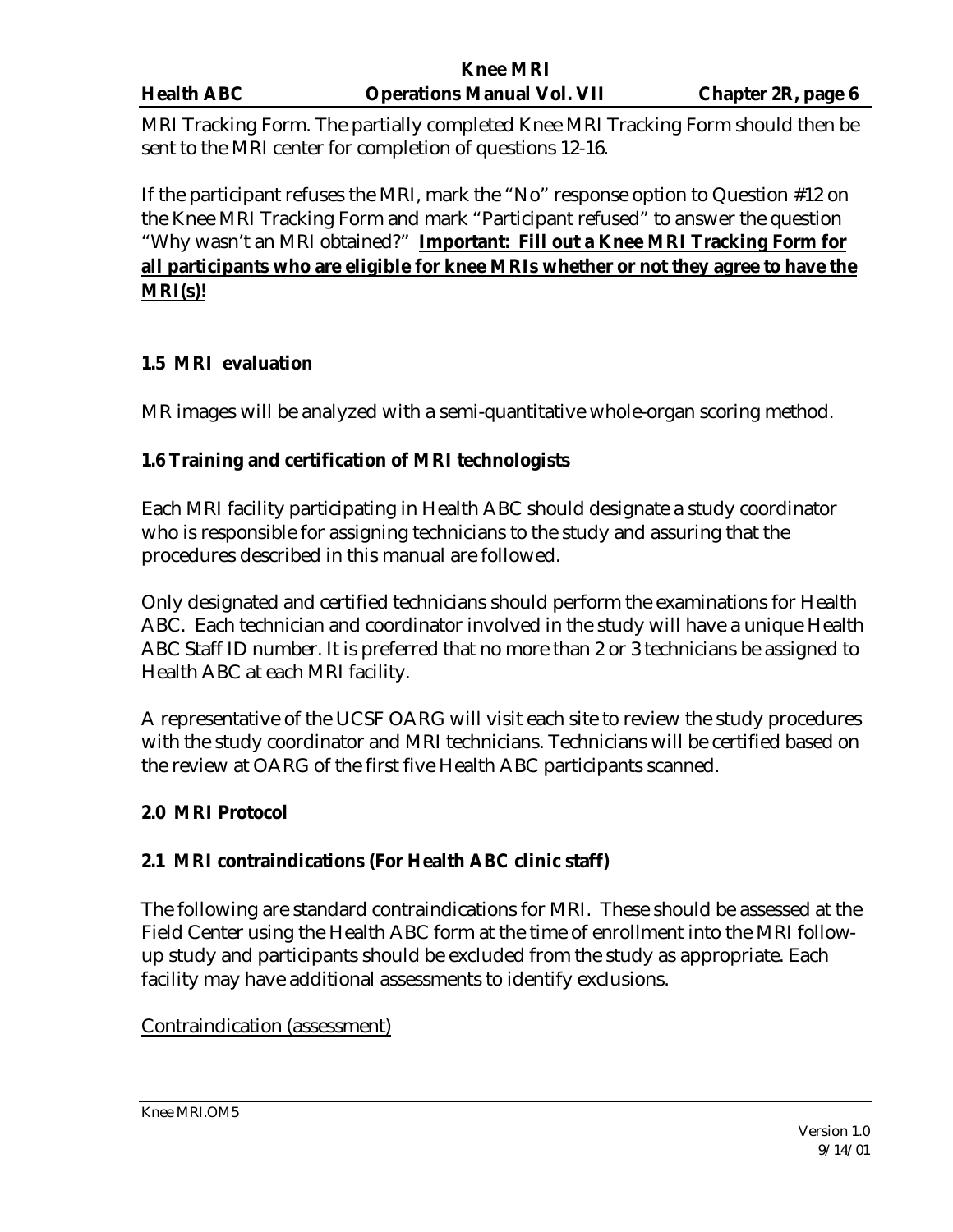- Body weight in excess of about 250 lb (measured weight at clinic visit). Participants with a large body circumference may not fit in the MRI bore. This weight is only an approximate cutoff. Many participants who are over this weight, especially those who are tall, may undergo MRI depending on body shape, since it is the size of the bore rather than weight, per se, that is the limiting factor. If a participant is over 250 lbs, take a quick measurement of waist and hip circumference over clothing (tape should bring clothing into contact with skin). The circumference of the bore is 176 cm (actual bore circumferences may differ by center). Anyone with a waist or hip circumference above 160 cm is unlikely to fit in the bore.
- •\* Cardiac pacemaker ("Do you have a heart pacemaker?")
- •\* Aneurysm clips of any age ("Have you ever had surgery to repair an aneurysm?")
- •\* Metallic fragments in the eyes ("Have you ever had an injury in which metal or metal fragments may have entered your eye?")
- •\* Vascular clips less than 2 months old ("Have you had any surgery in the past 2 months?"). MRI for these participants can be scheduled at a later date that is past the 2-month exclusion window).
- •\* Cardiac valve prosthesis ("Have you ever had surgery to insert a valve into your heart?")
- •\* Cochlear implants ("Have you had a hearing device surgically implanted in your ear?"). This does not include a standard hearing aid which can be removed.
- Knee replacement ("Have you had a knee replacement in either knee?"). MRI on the knee opposite the replaced one will be distorted.
- Claustrophobia ("Do you have claustrophobia?"). For those who answer yes, determine if they are willing to attempt the test. True claustrophobia is relatively uncommon (2-3%). Participants with claustrophobia will know who they are, and these people will probably not be willing to attempt the test. Others may say they are uncomfortable in small spaces, but may tolerate MRI without difficulty. It is useful to make an attempt in persons who seem uncertain or who have mild concern. MRI information booklets or a picture of someone in the bore for a knee exam may be helpful in orienting the participant.

\* Denotes a safety-related contraindication. In general, "Don't know" and "Refused" for these questions should be considered a contraindication.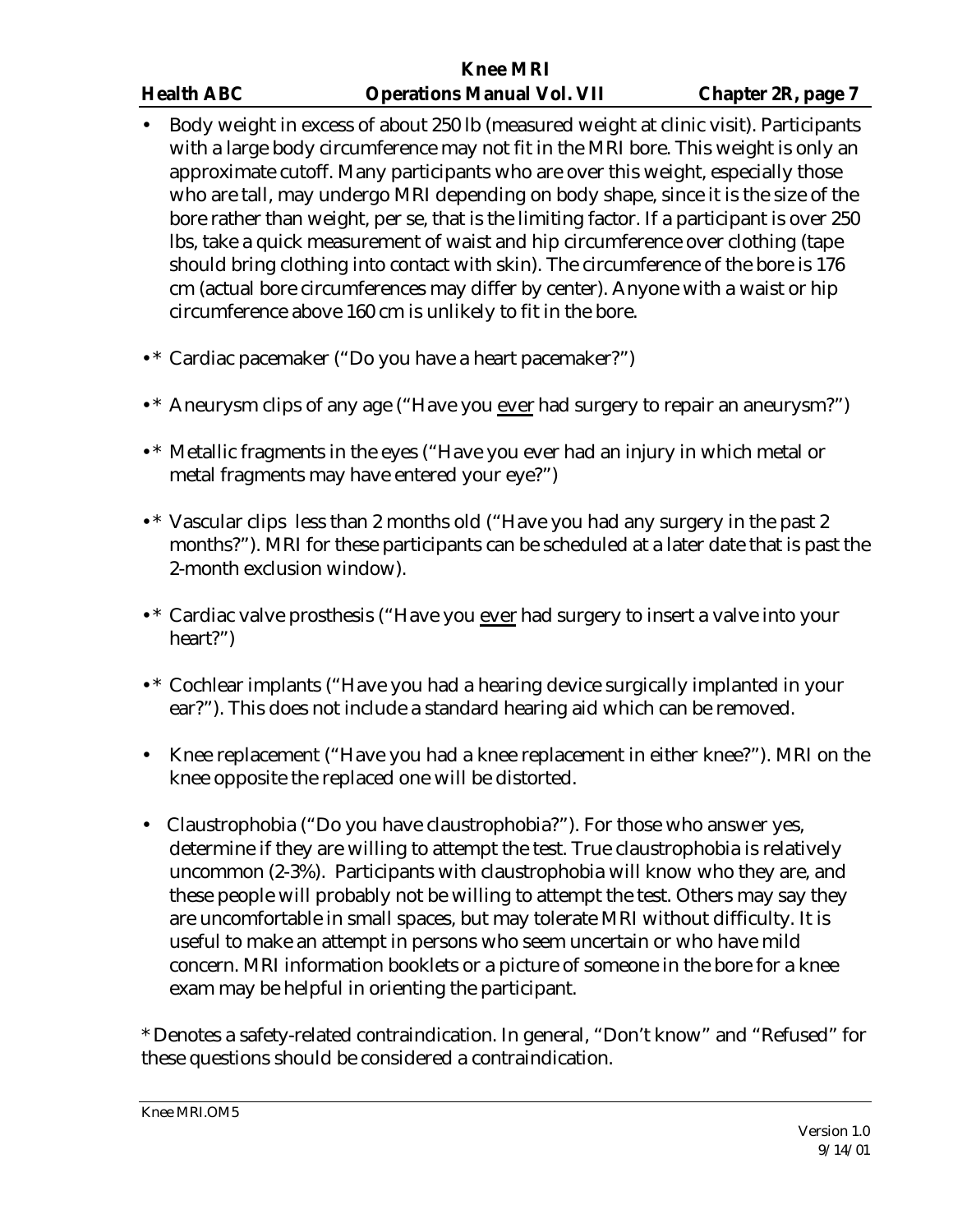#### **2.2 Participant setup**

#### **Positioning**

Positioning of the knee in the magnet must be reproducible from visit to visit in order to allow accurate comparison of serially acquired images. The participant should be imaged supine with the leg in neutral position and the patella pointing straight up rather than in slight external rotation as is commonly the routine in clinical imaging protocols. External rotation is more difficult to reproduce on serial exams and complicates image interpretation in this study. Additionally, the knee must be well immobilized in the circumferential extremity coil with foam padding.

### **Participant comfort and prevention of motion artifacts**

The comfortable installation of the participant at the beginning of the examination is critical to limiting motion artifacts. Care should be exercised in positioning the cushions and pads around the knee in the extremity coil to make the examination as comfortable as possible. Ear plugs or music through headphones should be included along with pillows, blankets, and verbal reassurance.

#### **2.3 Imaging parameters**

#### **MRI header:**

In addition to the standard information usually entered on the setup screen when starting a new participant (name, sex, age, etc), three pieces of information unique to Health ABC **must** be entered. The participant's Health ABC ID# (which can be obtained from the Knee MRI Tracking Form), the Health ABC Staff ID# of the MRI technician, and the leg imaged (right or left). A diagram of the setup screen for the Park Avenue MRI center with this information in the correct location is shown below.

#### **Outline of the prompt screen when starting a new MR exam (Park Avenue)**

ID: *HA+ 4 digits with no space*

Name:

Sex:

Age:

Knee MRI.OM5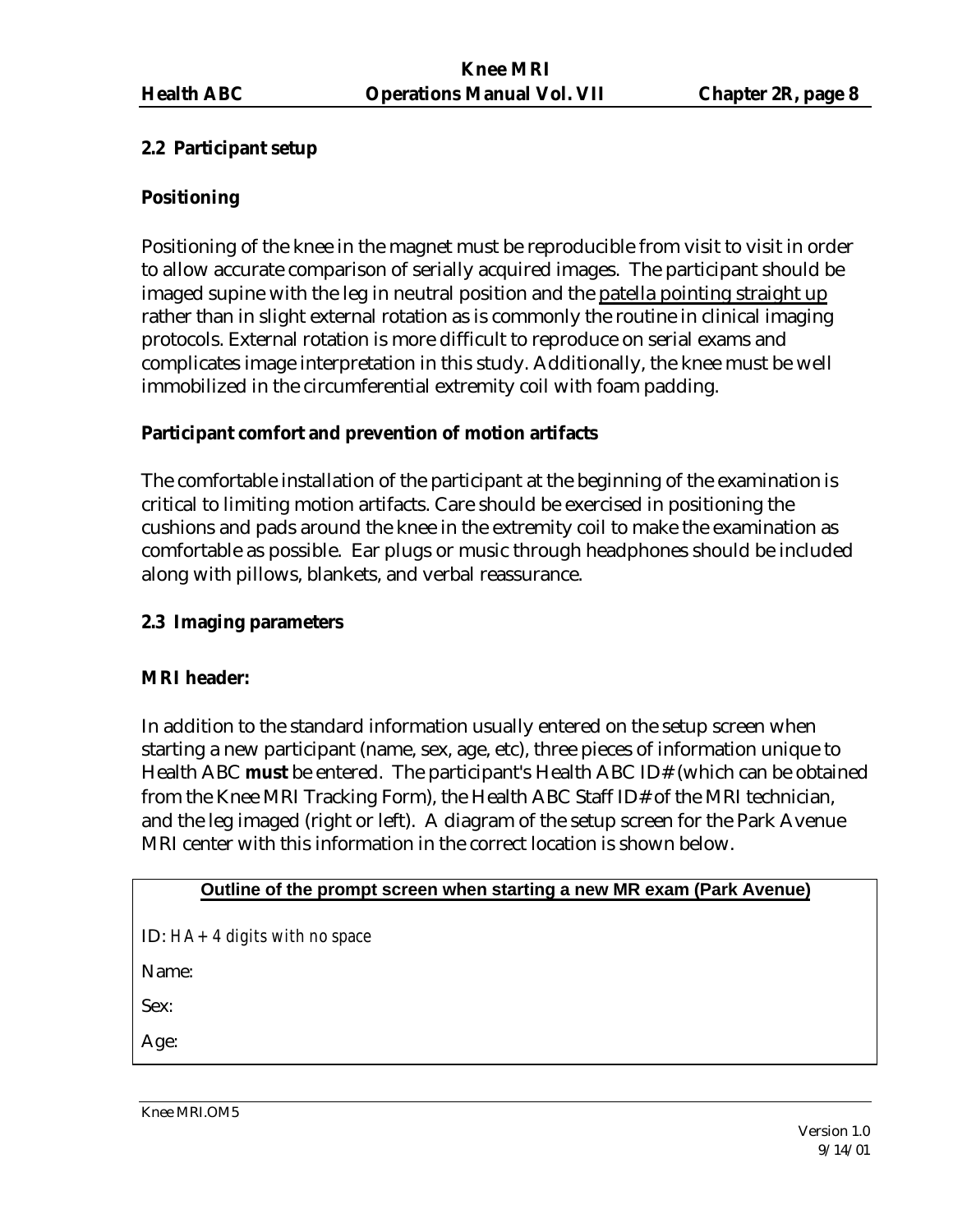|                  |                                                                                              | $\cdots$ |
|------------------|----------------------------------------------------------------------------------------------|----------|
| Status:          |                                                                                              |          |
| Req. number:     |                                                                                              |          |
| Weight (lb):     |                                                                                              |          |
| Referred by:     |                                                                                              |          |
| Diagnostician:   |                                                                                              |          |
|                  | Operator: Health ABC Staff ID# of technician performing exam should be entered in this field |          |
| Patient history: |                                                                                              |          |
| Protocol:        |                                                                                              |          |
|                  | Study description: side examined for example Right knee                                      |          |

**Figure A**

Proper participant setup should ensure correct positioning of the knee and sufficient participant comfort to limit motion artifacts and minimize the likelihood of participant dropouts.

All parameters for the Health ABC protocol should be pre-programmed into the MRI computer in order to limit the potential of human error. The total examination time including 10-minutes participant setup is approximately 30 minutes for both knees. **Bandwidth should be 16 kHz for all sequences**.

- 1. Axial T2-weighted fast spin echo (FSE) localizer including entire patella:
	- 2500 / 60 (or 64) (TR msec / TE msec),
	- 20 cm field of view (FOV),
	- 4 mm / 1 mm (slice thickness / interslice gap),
	- 256 x 128 matrix,
	- frequency encoding anterior-posterior, phase Right-Left,
	- 16 echo train length (ETL),
	- 1 excitation (NEX),
	- [Imaging time  $= 25$  sec].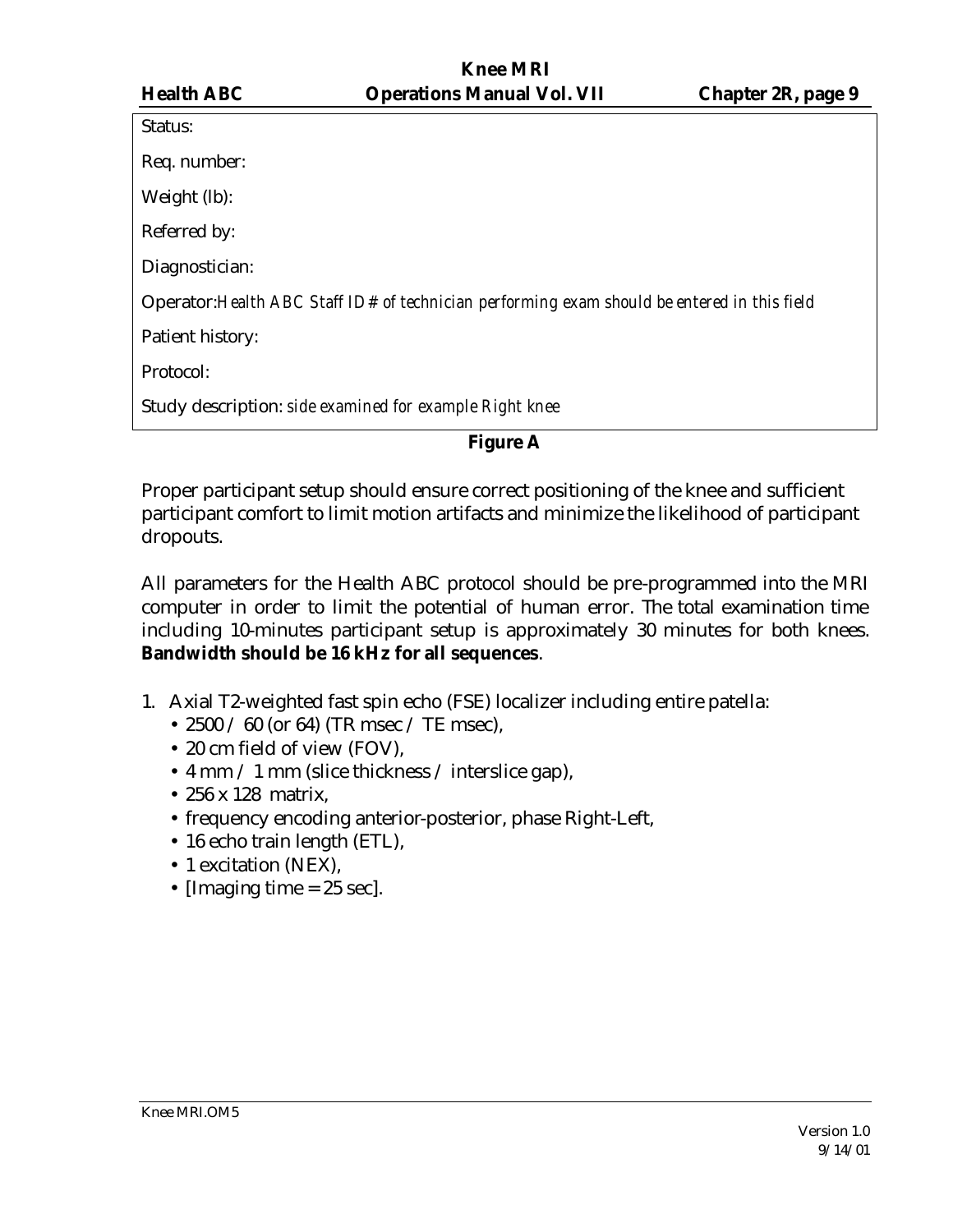- 2. Sagittal T2-weighted fast spin echo (FSE) including entire synovial cavity; localize the slices from sagittal to medial.
	- $\cdot$  4217/60.
	- 14 cm FOV,
	- $\cdot$  4 mm  $/$  0.5 mm (about 20 slices),
	- 256 x 224 (or 256) matrix,
	- frequency encoding anterior-posterior,
	- 8 ETL,
	- 2 NEX,
	- No phase wrap (NP),
	- frequency-selective fat suppression,
	- [Imaging time = 4:00 or 4:30 min, depending on the size of the matrix].
- 3. Coronal T2-weighted FSE:
	- $3500/60$ ,
	- 14 cm FOV,
	- 4 mm / 0.5 mm,
	- 256 x 256,
	- frequency encoding medial-lateral,
	- 8 ETL,
	- 2 NEX,
	- No Phase wrap (NP),
	- [Imaging time  $= 3:51$  min]..

• Coverage should include the entire femorotibial joint but not the patella as shown in Fig. 1.]



**Figure 1. Coronal slice selection.** Selected using axial localizer from Sequence 1 to cover entire femorotibial joint, but not the patella.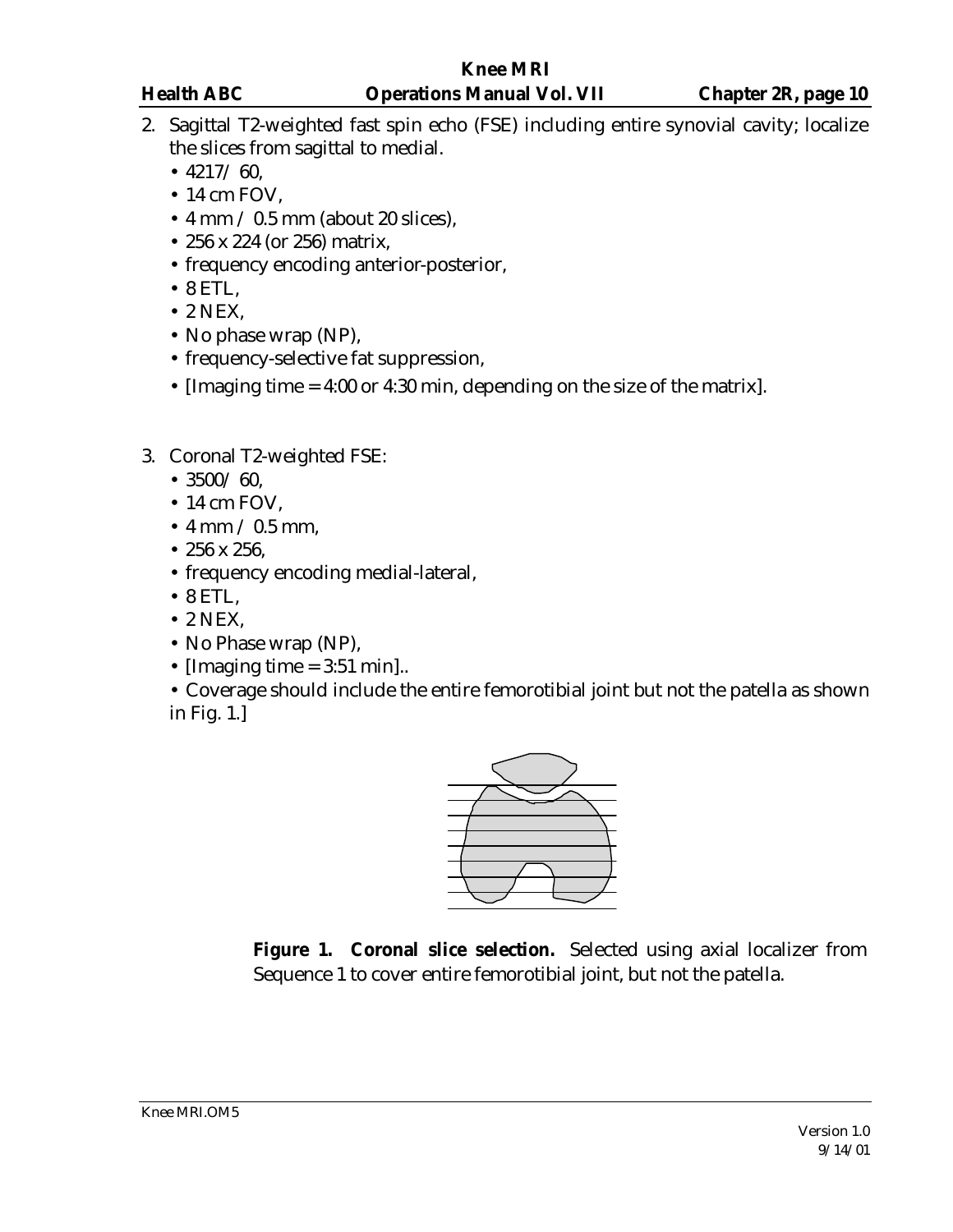#### **2.4 Examples of images**



**Figure 2: Axial T2-weighted fast SE image.** These images will serve as localizers for other sequences but also for assessing cartilage, osteophytes and patellar subluxation. In this patient, the patella shows a focus of increased signal intensity (arrowhead) indicative of chondromalacia in the cartilage over the medial facet.



**Figure 3: Sagittal T2-weighted Fast Spin-echo image with Fat Saturation**. In contrast to synovial fluid, which shows high signal intensity with this technique, normal cartilage appears low in signal intensity. A focusal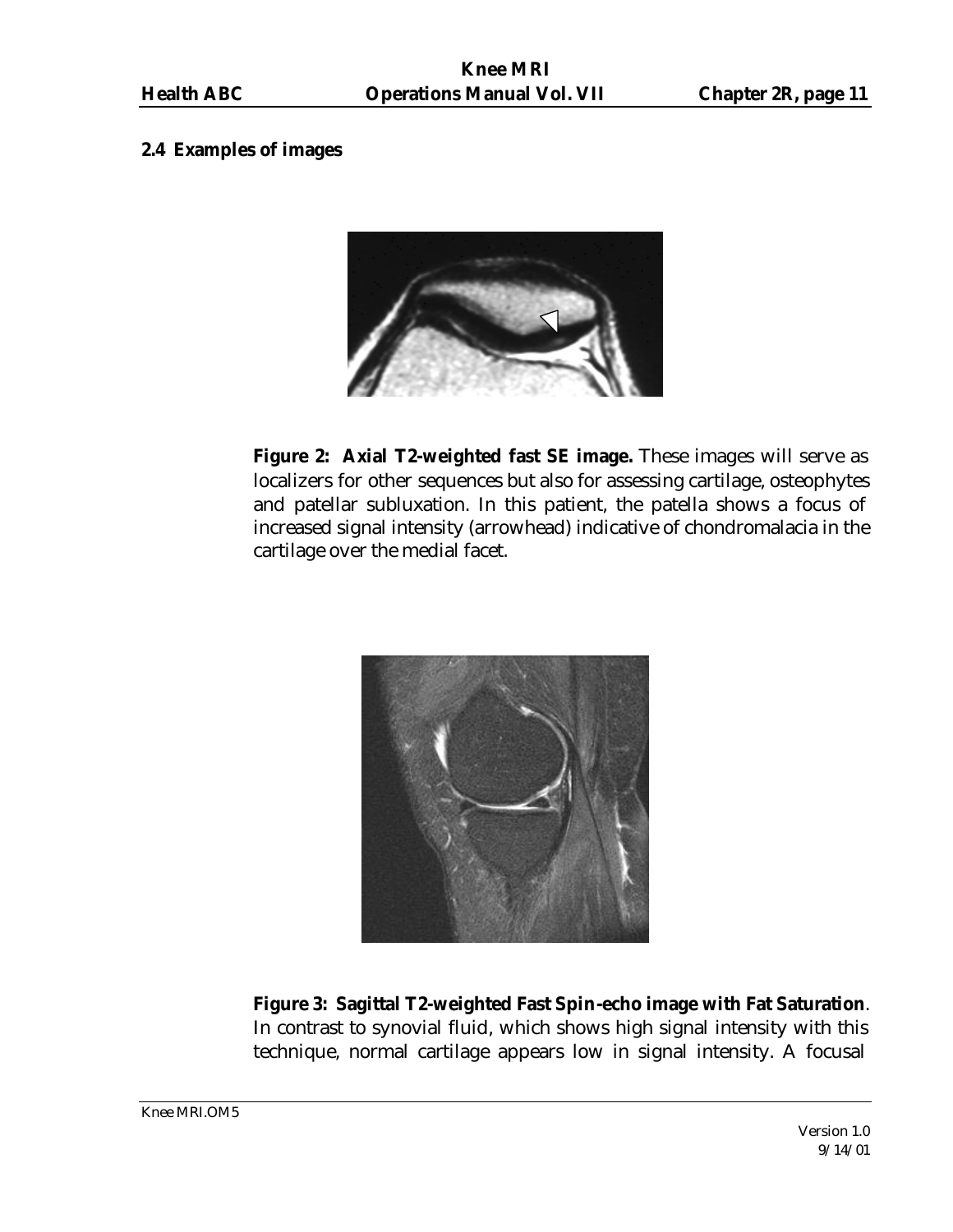cartilage defect is seen within the femoral condyle adjacent to the posterior horn of the medial meniscus.

#### **2.5 Common mistakes or artifacts**

#### **Fat saturation failure or omission:**

Frequency-selective fat saturation pulse must be used in the sagittal T2-weighted fast spin echo sequence. It eliminates chemical-shift artifacts along cartilage margins and is essential for detecting bone marrow edema. Fat saturation failure can occur over areas of irregularly shaped anatomy, such as the patella. Usually, this artifact does not extend to the patellar cartilage, but can interfere with assessment of patellar marrow edema. Accidental omission of the frequency-selective fat saturation pulse is a significant oversight.

#### **Motion artifacts:**

Participant motion artifacts can be minimized by positioning the participant comfortably using cushions and pads around the knee, and emphasizing the importance of lying still to the participant.

#### **2.6 Filming protocol**

#### **Format**

The three sequences should be filmed. Images should be printed with a 3 x 4 format (12 images per film) with the anatomy depicted from lateral to medial (sagittal) (fig. 4), posterior to anterior (coronal), and superior to inferior (axial). Images should be ordered from the left to the right and from the top to the bottom of the film. Sequences should be filmed on a separate sheet (i.e., two different sequences should not appear on the same sheet). The first image on the top left should be the localizer showing the slice selection. Sections at the periphery of the coverage that do not include any relevant anatomy need not to be filmed.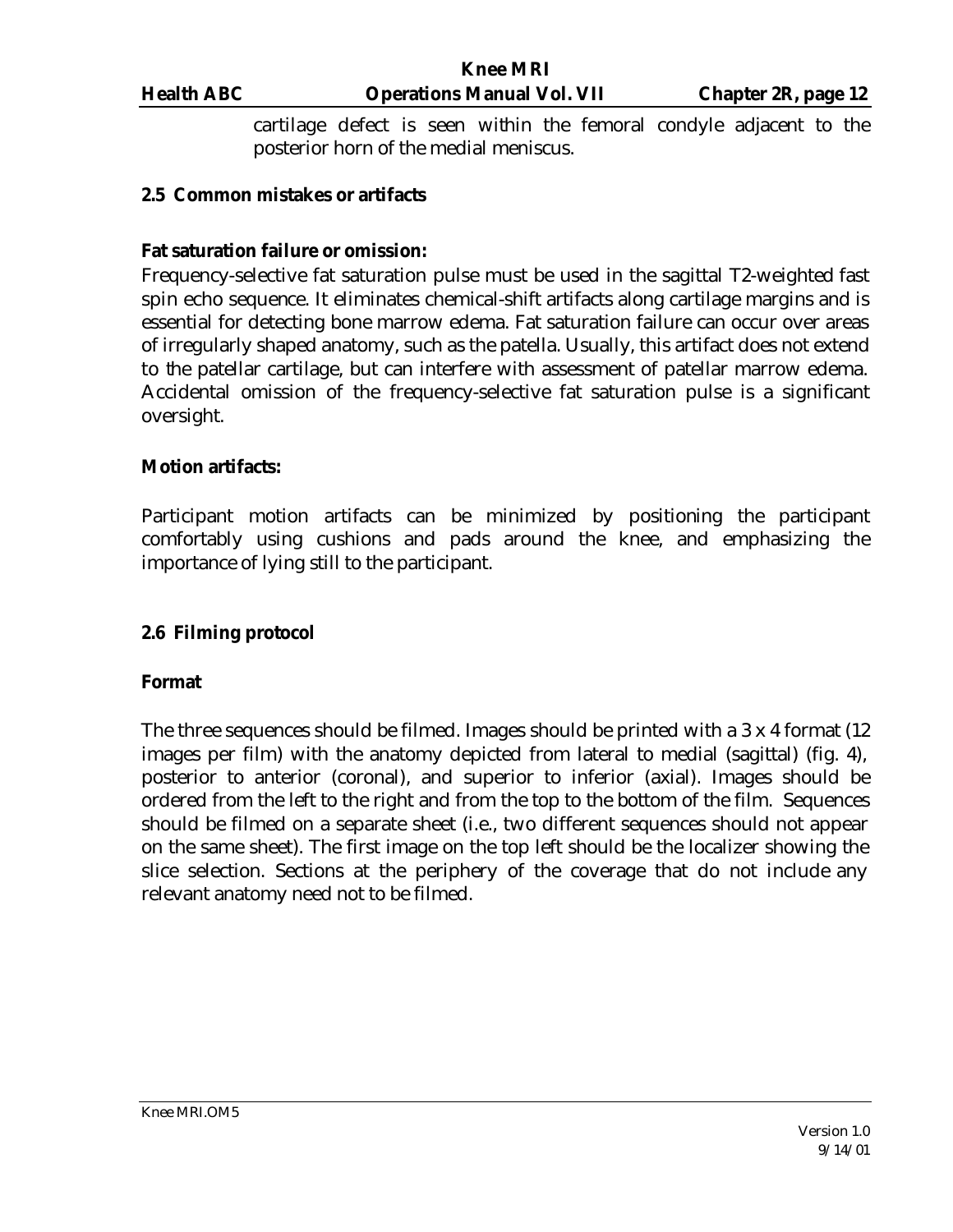

**Figure 4: Proper film formatting of sagittal images.** Images are printed 12 frames per film (3 x 4 format), with the localizer showing slice locations positioned in the upper left corner.

#### **Magnification**

Magnification should be the same from one examination to another for the same participant and should be documented on the MRI Logsheet (Appendix 3).

# **Windowing and leveling**

Image window and level settings should be selected as in routine clinical practice to maximize discrimination of anatomy and pathology.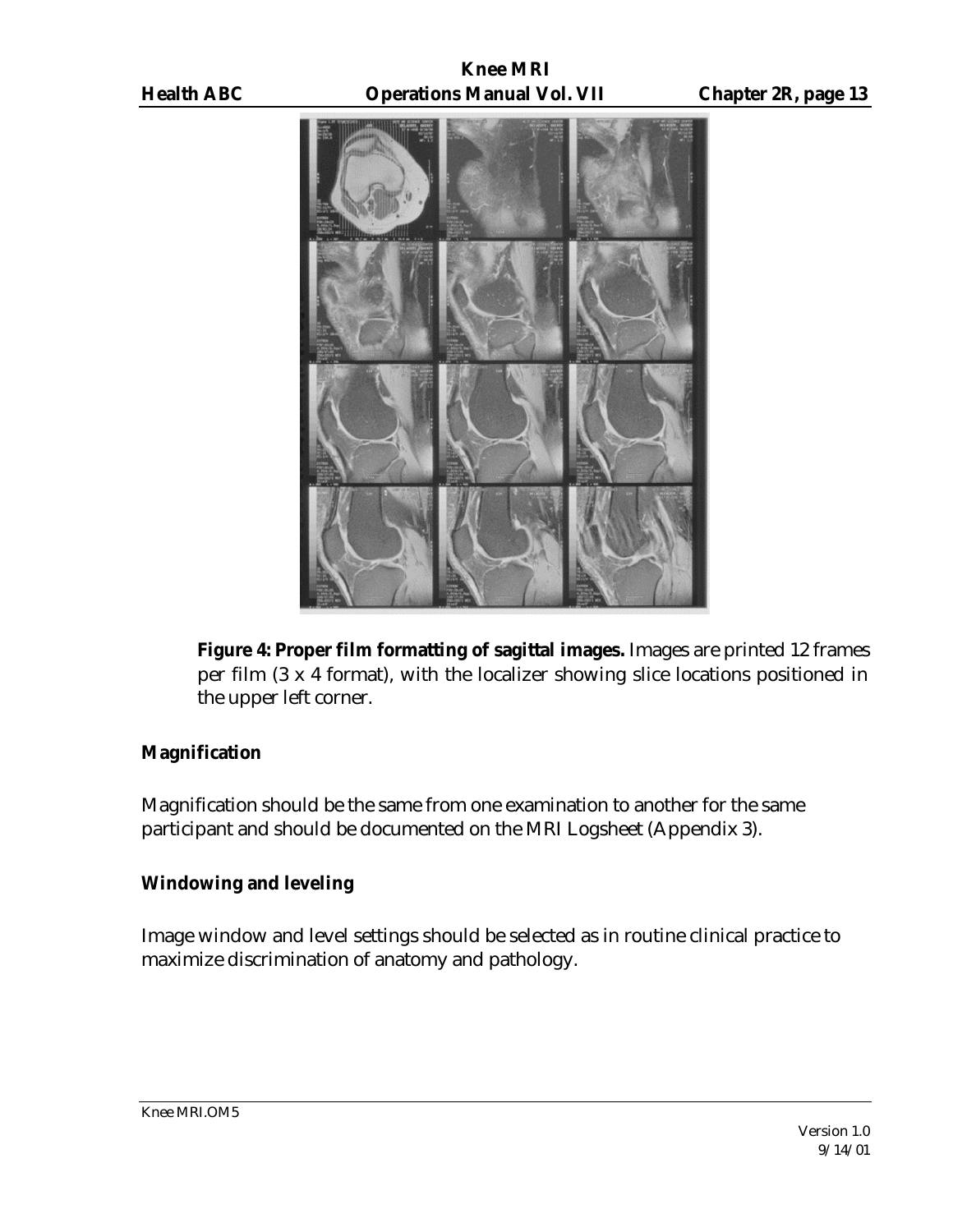#### **3.0 Data handling on site**

All completed MRIs should be sent to the MRI reading center every two weeks. It is anticipated that all exams taken over the two-week period will fit on a single CD or optical disk. A complete MRI packet consists of the optical disk or CD labeled with each participant whose MRIs are included on the disk, plus individual participant packets with:

- Completed MRI logsheet
- Hard copies of the MRI films (3 sequences, one per film) in a separate jacket for each participant
- A completed Knee MRI Tracking Form.

### **3.1 Completing the MRI Logsheet**

MRI Logsheets are provided to the clinical sites. Specific MRI information regarding the participant visit should be recorded onto this MRI Logsheet for each knee exam performed. Prior to shipping the data, a photocopy of each participant Logsheet must be made. A copy of the MRI Logsheet should be kept in the participant's clinic visit folder at the Health ABC clinic. The original should be included in the package and sent to the OARG at UCSF. A separate Logsheet must be used for each participant and for each visit.

An example of the MRI Logsheet (Appendix 3) is enclosed in this manual.

# **All of the following fields MUST be completed in the Logsheet by the MRI site prior to forwarding the data to the HABC clinical center:**

#### Page 1. To be completed at MRI Center

- HABC Enrollment ID and Acrostic.
- Date of MRI exam using the date format  $\frac{\text{mm}}{\text{dd}}$  /yy).
- Clinical site (check one).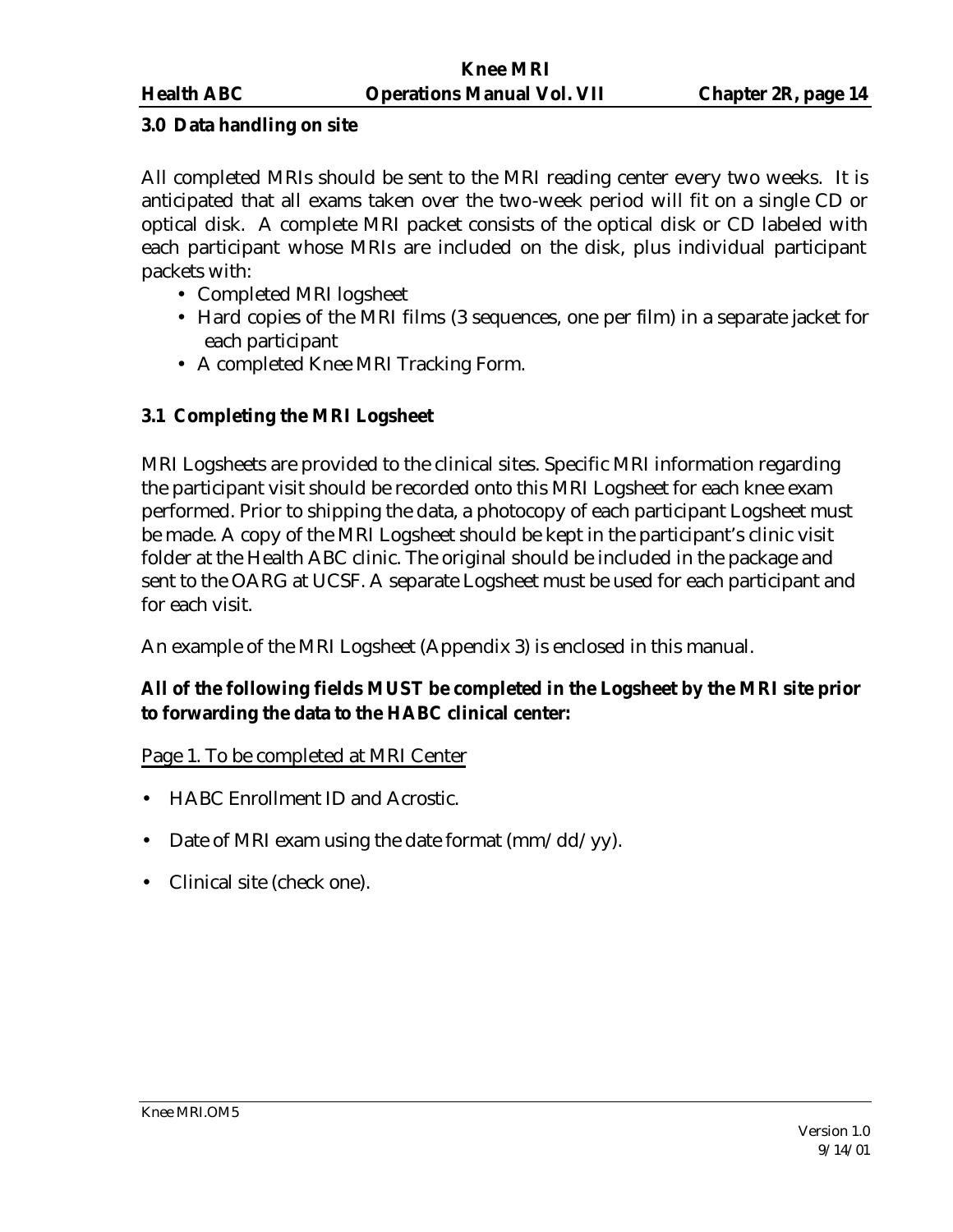Completeness of participant's MRI packet.

- Record examination number assigned by the MRI software for the right and left knees.
- Film magnification: none or 1.2.
- Internal Quality Assurance (QA) performed at time of exam
	- Sequences checked (check OK or not OK).
	- Important: Record sequential number of the optical disk / CD used to record the exam. This number is the only link between a participant ID and the specific optical disk / CD containing their data.
	- optical disk / CD optical disk contents checked (check OK or not OK).
	- MRI exam and QA check performed by (HABC Staff ID).
- Comments: Note reasons for any "not OK" in QA check. Specify changes to the protocol, such as change in the frequency encoding axis.

# Page 2. Field Center QA

- The date that the participants scan data and films are shipped to OARG (UCSF). Use format mm/dd/yy (To be filled out by the HABC clinic).
- HABC Staff ID # of MRI coordinator checking packet completeness.

# **3.2 Labeling the images**

The following information should appear on:

- 1. the MRI header (so that it will appear on the printed film copy and optical disk/CD) (see Figure A, Section 2.3)
- 2. the film copy jacket.
	- Clinic location and name (e.g., Memphis Park Avenue)
	- "HABC" and participant enrollment ID (e.g., HA1000) for the MRI header, this information must be written in the "ID" field)
	- Participant name or acrostic
	- Date of MRI exam  $\frac{\text{mm}}{\text{dd}}$  yy)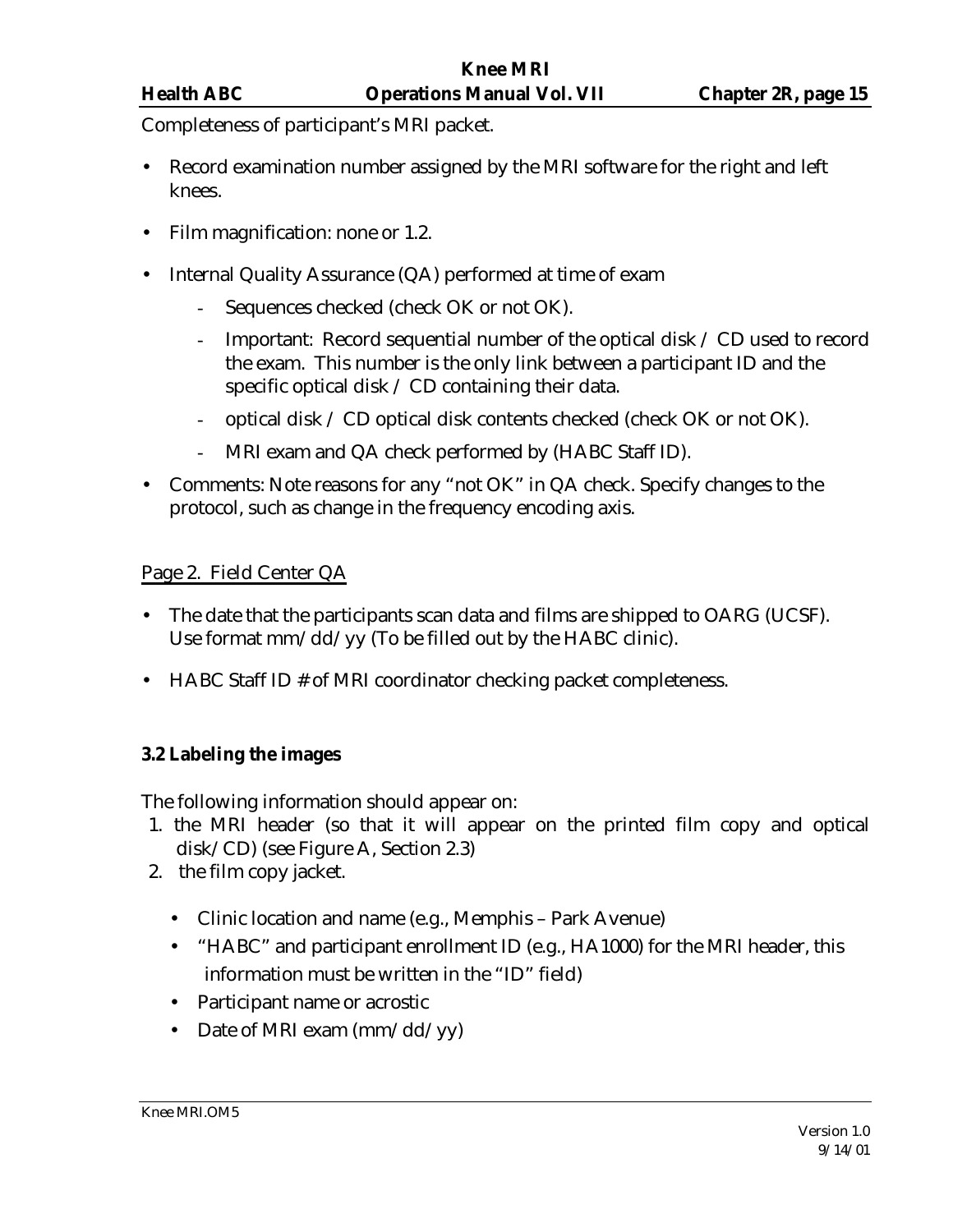|           | <b>Knee MRI</b>   |                                                                                                                                                                                                                                                                     |                            |  |  |  |
|-----------|-------------------|---------------------------------------------------------------------------------------------------------------------------------------------------------------------------------------------------------------------------------------------------------------------|----------------------------|--|--|--|
|           | <b>Health ABC</b> | <b>Operations Manual Vol. VII</b>                                                                                                                                                                                                                                   | <b>Chapter 2R, page 16</b> |  |  |  |
| $\bullet$ |                   | The side imaged (right or left) should be indicated on:                                                                                                                                                                                                             |                            |  |  |  |
|           |                   | • the film copy by annotating the localizer scan, and                                                                                                                                                                                                               |                            |  |  |  |
|           |                   | • the MRI header by entering "Right" or "Left" into the "Description" field.                                                                                                                                                                                        |                            |  |  |  |
|           |                   | NOTE: Each knee has a different examination number.                                                                                                                                                                                                                 |                            |  |  |  |
|           |                   | $\mathbf{T}^1$ , a $\mathbf{I}$ $\mathbf{D}^1$ $\mathbf{L}$ , $\mathbf{L}$ , $\mathbf{L}$ and $\mathbf{L}$ and $\mathbf{L}$ and $\mathbf{L}$ and $\mathbf{L}$ and $\mathbf{L}$ and $\mathbf{L}$ and $\mathbf{L}$ and $\mathbf{L}$ and $\mathbf{L}$ and $\mathbf{L}$ |                            |  |  |  |

• The MRI technician's Health ABC Staff ID# should be entered in the operator field on the setup screen

Use one film jacket per participant.

Each participant's images should be stored on optical disk / CD. **Follow the manufacturer's directions that come with the optical disk / CD before applying the label(s).** (Also, see 3.4 below)

Label the optical disk  $\angle$  CD with the following information:

- Use the color-coded, prenumbered stick-on label provided by OARG (each site will have its own color). If this label is not available, use the optical disk / CD manufacturer's label and assign a unique, sequential number to the label.
- **Participant enrollment ID and exam date (mm/dd/yy) for each of the examinations** should be included on the optical disk / CD.

Each optical disk can have only two labels. The labels must not be put on the sides over regions where the metal cover of optical disk can slide. The MRI center should read the instructions and look at the figure showing disk labeling carefully so as to label the disk properly (see section 3.4 below). These labels must neither interfere with the operation of disk nor jam the computer drive.

If CDs are to be used, it is recommended that the HABC IDs and dates of exams be written directly on the disk using a proper pen.

# **3.3 On-site quality assurance (QA)**

The MRI tech and the MRI coordinator for Health ABC at the site have the responsibility of ensuring that the quality of the shipment (image data, MRI Tracking Form, and Logsheet) are checked BEFORE the package is sent to the clinical center for shipment to the OARG.

Each participant exam should be checked for: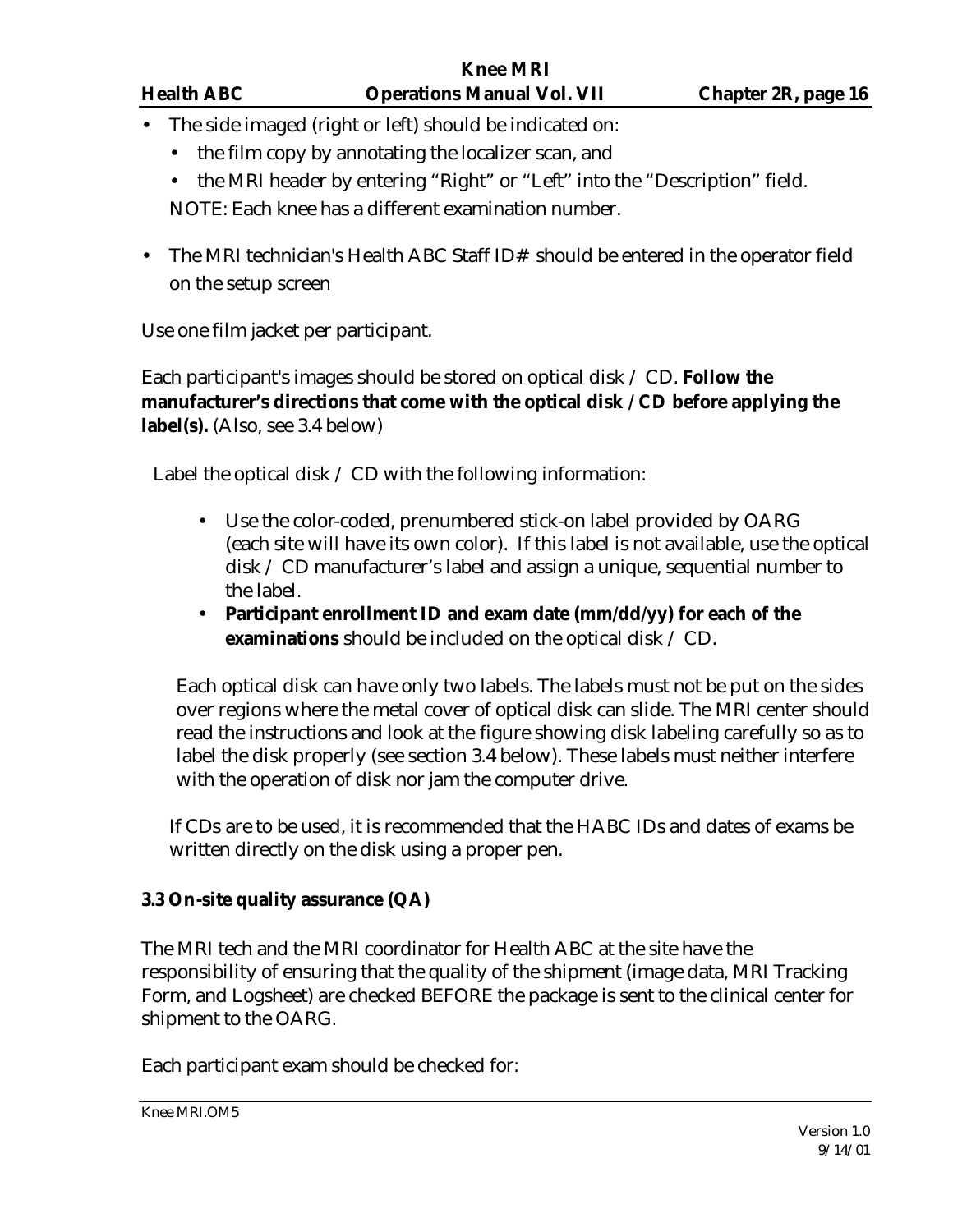- 1) Completeness:
	- a) All three sequences for each knee
	- b) Complete and accurate MRI Logsheet
	- c) Completed MRI Tracking Form (**which must be returned to the Field Center along with the rest of the packet for the participant**)
- 2) Reproducible technique:

The data has been acquired using the correct MRI parameters in strict accordance to the OARG MRI protocol. In some cases, the exact recommended MRI parameters cannot be achieved for one reason or another, e.g., the TR or field of view may have to be increased slightly for an unusually large knee to achieve full anatomical coverage. It is important that any such deviations from protocol be documented and explained on the MRI Logsheet and implemented in all subsequent MRI visits. [Note: the only deviations allowed are: increase of TR and increase of FOV to allow adequate anatomical coverage and use of 1.2 magnification.]

3) Image quality: Images should be checked at the time of the exam (before the participant leaves) by the MRI tech for proper anatomic coverage, adequate signal-tonoise ratio, and the absence of artifacts:

a) Motion artifacts: Images that are degraded by participant motion artifacts should be repeated once following correction of any cause of participant discomfort or anxiety. Often verbal reassurance is sufficient to allay mild participant anxiety. However, severe claustrophobia may require that the participant be withdrawn from the study.

b) Metallic artifacts in acquired scans: these images should be sent to OARG in the usual way, with the problem noted on the log. OARG will determine whether the images can be analyzed.

c) Aliasing: The use of No Phase Wrap should avoid aliasing. Rarely, phase and frequency encoding directions must be swapped. This should be avoided, particularly on the coronal images, as the current frequency-encoding direction has been selected to minimize chemical-shift artifacts along femorotibial cartilage margins. It is important that any such deviations from the original protocol be documented and explained on the MRI Logsheet, and that the changes be replicated in all subsequent MRI visits.

Knee MRI.OM5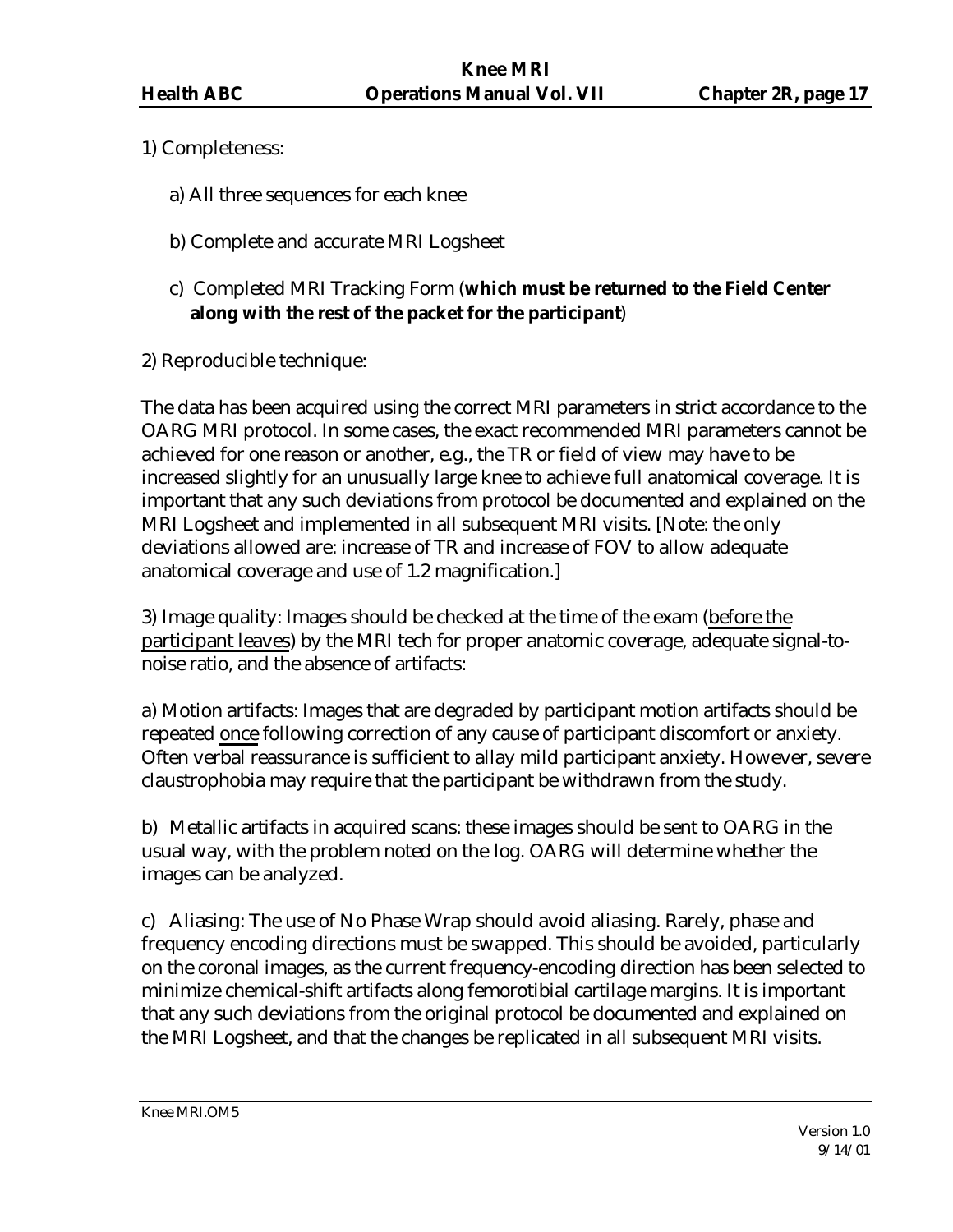# **3.4 Labeling optical disks**

Optical disks have to be labeled very carefully. **It is very important that the labels do not obstruct the region of the disk where the metal cover of the disk slides.** See Figure 5.

To orient yourself, hold the optical disk so that the metal cover is at the top and the writing is right side up. If side A is facing you, the metal cover will slide to the right. Therefore, the label must be placed on the left side of the disk. On Maxell optical disks, this area is labeled "A." On Hewlett Packard disks, this is the area where it is not labeled "A."

If the B side is facing you, the metal cover slides to the left. Therefore, the label can only be placed on the right side. On Maxell disks, this area is labeled "B." On Hewlett Packard disks, this is the area where it is not labeled "B."



**Figure 5: Proper labeling of a Maxell optical disk**

It is very easy to test whether you are putting the label in the right place. If you can move the metal cover without it passing over the label, you've got it right. Obviously, you should be careful not to touch the disk itself. Another suggestion might be to use only one brand of optical disk so you can always label in the same way and you will be less likely to make this mistake.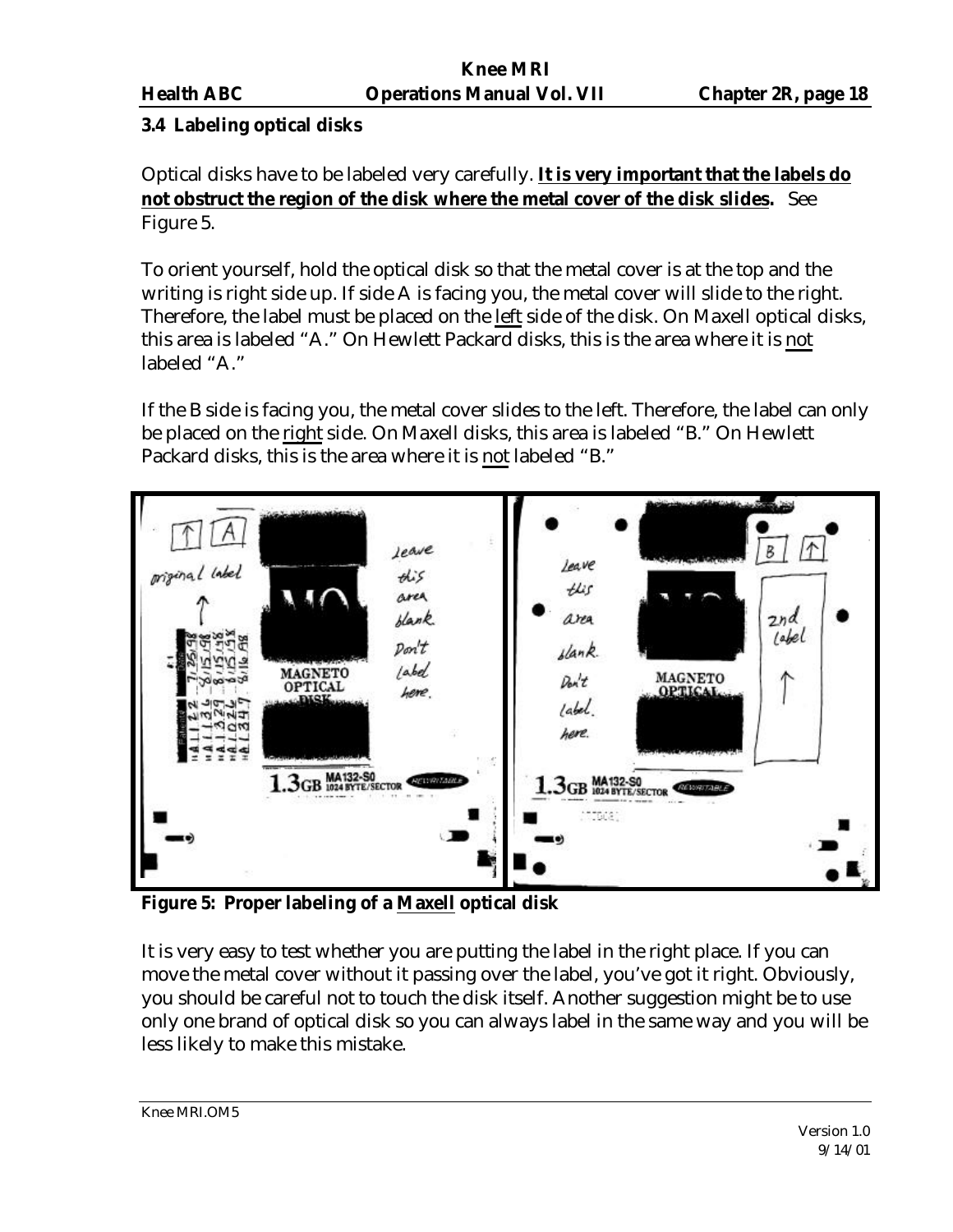|                   | <b>Knee MRI</b>                   |                     |
|-------------------|-----------------------------------|---------------------|
| <b>Health ABC</b> | <b>Operations Manual Vol. VII</b> | Chapter 2R, page 19 |
|                   |                                   |                     |

Please make sure that everyone at your institution who labels optical disks fully understands these instructions. The Field Center QC Coordinators (Sandra Van Eck at Memphis and Piera Kost at Pittsburgh) are responsible for double-checking that these labeling rules have been followed before sending the shipment on to the Reading Center. Any questions regarding labeling rules or shipments should be directed to Jing Li at (415) 502-2477.

# **3.5 Shipment to OARG at UCSF**

A complete shipment consists of the following items:

- 1. Log sheets (one per participant) showing the information of participants whose scans are included in the shipment. The log sheet for each participant must show: 1) HABC enrollment ID #, 2) Acrostic #, 3) Date of MRI, 4) Field center, 5) Date of shipment, 6) MRI coordinator ID  $#$ , 7) Exam numbers, 8) Film magnification factor, 9) Optical disk / CD #, 10) MRI technician ID #.
- 2. Hard copy of the films (all 3 sequences for each knee scanned) with each participant in separate, labeled jackets;
- 3. Optical disks / CDs with the archived images for each participant labeled with the SEQUENTIAL NUMBER of the OPTICAL DISK or CD, and the HABC ENROLLMENT ID #, EXAM # and EXAM DATE of each participant on the disk.

These shipments should be sent at least every 2 weeks to the Reading Center.

It is the responsibility of the MRI Coordinator at each facility to ensure the completeness of each shipment before giving it to the Field Center to send to the Reading Center. This includes checking that all disks and tapes are labeled correctly and that for every participant log sheet there is a corresponding entry on an optical disk or CD label, and vice versa. All hard copies of scans (3 per knee) should be in a separate labeled jacket for each participant on the log sheet.

In addition, the QC person at each Field Center (Piera and Sandra) is responsible for checking the contents of each package before shipping. Again, this includes checking that all disks and tapes are labeled and that each participant on the log sheet appears on one of the labels. If a shipment does not conform to the guidelines above, it should be returned to the MRI center for correction.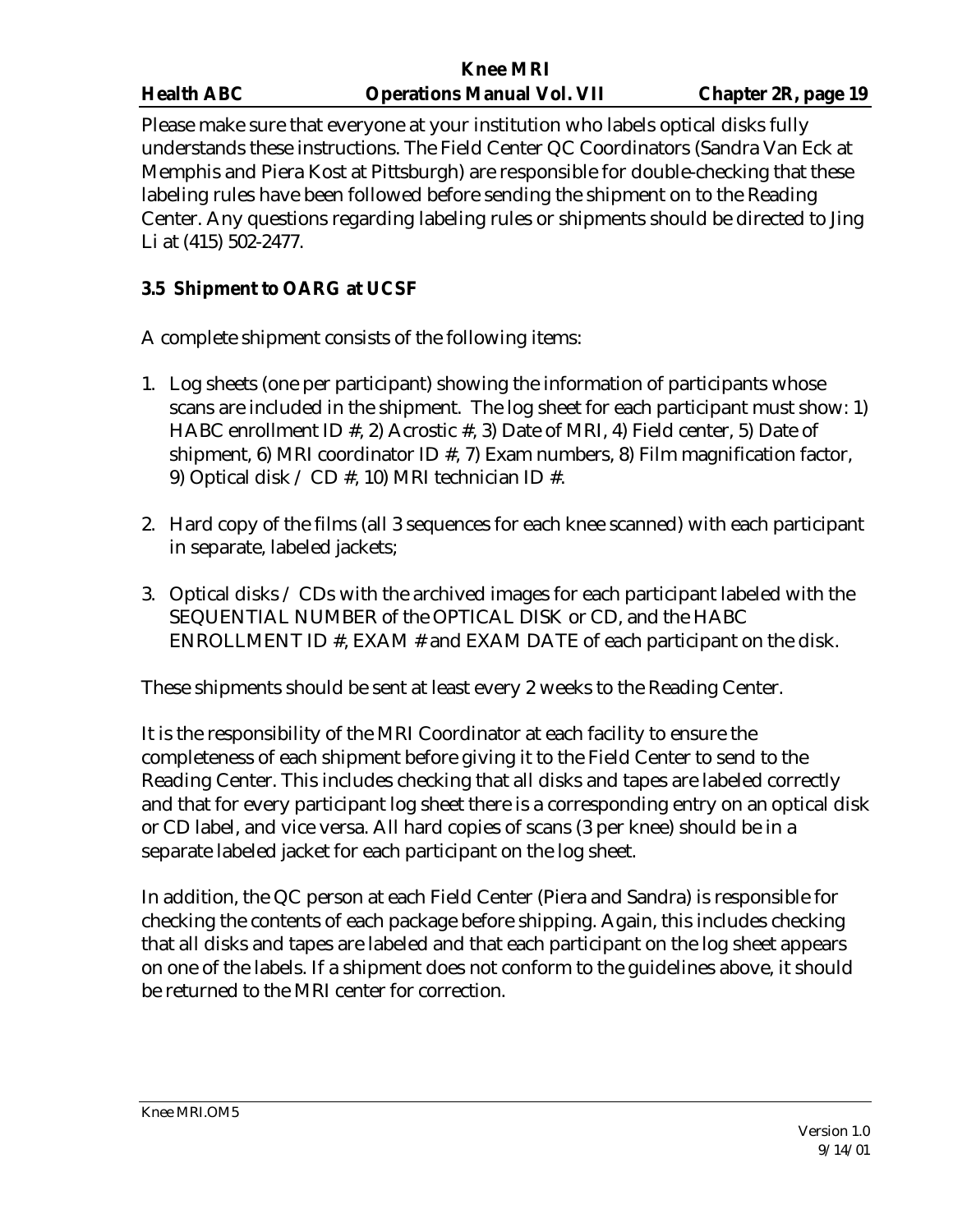If these procedures are followed, there should be no reason that the Reading Center would receive incomplete shipments. If, however, anything is missing from a shipment, the Reading Center will contact the MRI center directly and cc the Coordinating Center.

Requests for repeat scans, in the event that the initial scan was not usable or is missing, will be sent directly to the QC Coordinator at the Field Center. While it is desirable to get usable scans on all eligible participants, we realize that practical considerations may make it undesirable to ask some participants to come back for a repeat MRI. Therefore, it will be left up to the clinical and professional judgment of the QC Coordinator to decide whether to re-contact the participant. If a participant will not be re-contacted or is contacted and refuses to undergo a repeat MRI, you must notify the Reading Center, so that this can be noted in the database comments field and a repeat request will not be sent.

Send the shipment to:

HABC c/o Jing Li OARG Quality Assurance Center University of California, San Francisco 350 Parnassus Avenue, Suite 150 San Francisco, CA 94117-1349

For each shipment, complete the Health ABC Knee MRI Shipment Notification form, and fax a copy to the OARG at UCSF (Appendix 4).

Complete the form by filling in:

- MRI site identification
- Date of shipment and expected delivery date
- Courier and airway bill # (remember to keep your copy of the Airway bill).
- Range of exam dates included in shipment  $\frac{\text{mm}}{\text{dd}}$  yy to mm/dd/yy)

# **4.0 Data handling at UCSF**

All image data will be sent on hard copies and optical disks / CDs to UCSF for centralized analysis.

# **4.1 Quality reading of images**

The images will be checked using the Knee MRI Logsheet (Appendix 3) to ensure that all sequences in the protocol were included and that the pulse parameters used were in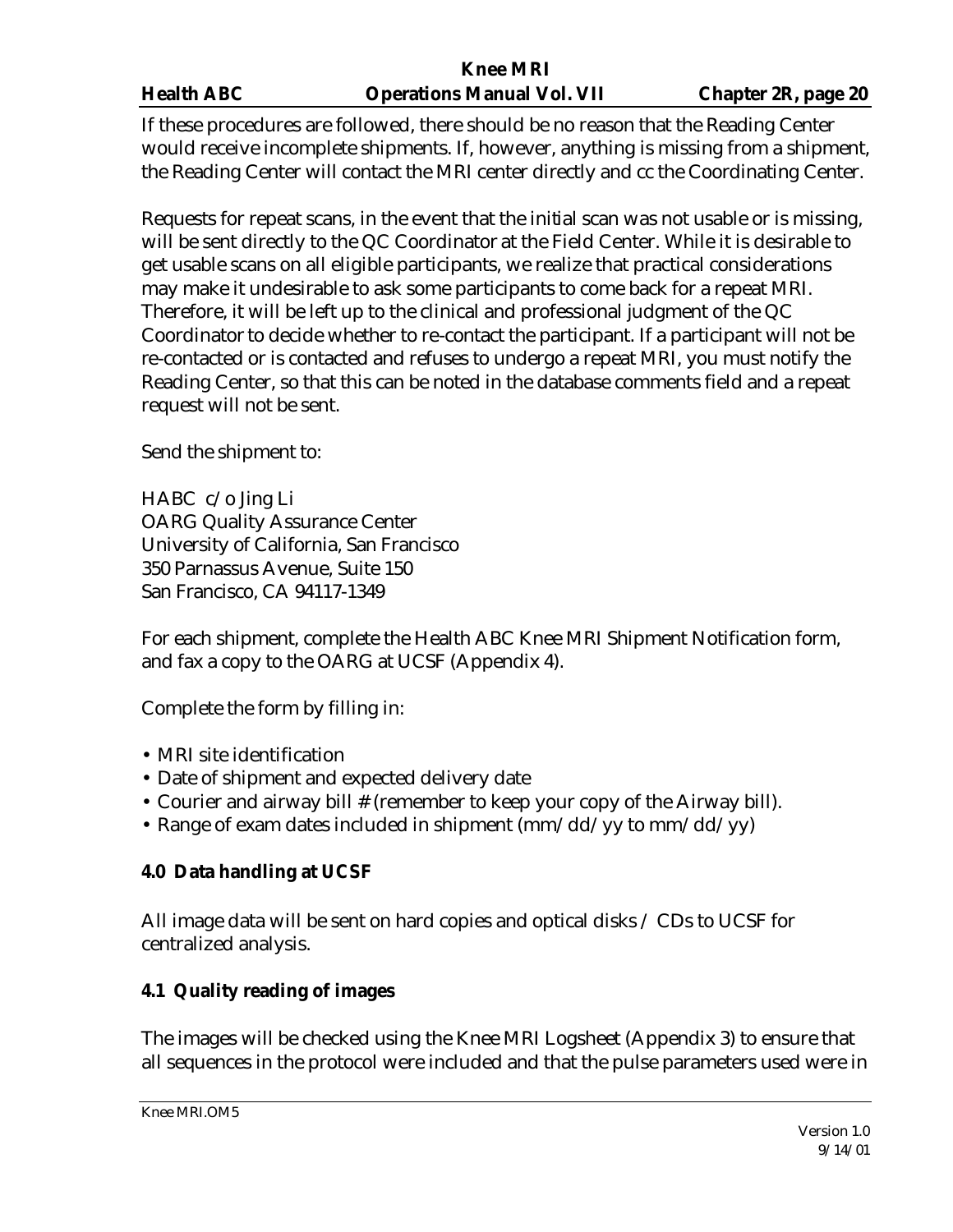agreement with the protocol. The images will also be checked for adequate anatomical coverage, signal-to-noise ratio, and the presence of artifacts.

Confirmation that the image data was received will be faxed to the clinical site within 3 working days of receipt of the images to allow a repeat examination to be performed within 1 week of the original examination, if necessary.

If problems with image quality or protocol adherence are encountered, UCSF will interact directly with the study center to correct the problem.

# **5.0 Questions regarding the techniques outlined in this manual should be directed to:**

Ali Guermazi, MD Phone: (415) 476-4524 Fax: (415) 502-2486 E-mail: ali.guermazi@oarg.ucsf.edu

Souhil Zaim, MD Phone: (415) 476-1320 Fax: (415) 502-5224 E-mail: souhil.zaim@oarg.ucsf.edu

Osteoporosis and Arthritis Research Group Department of Radiology, Quality Assurance Center University of California, San Francisco 350 Parnassus Avenue, Suite 800 San Francisco, CA 94117-1349

Questions regarding data management should be directed to:

Jing Li Phone: (415) 502-2477 Fax: (415) 502-2486 E-mail: Jing.Li@oarg.ucsf.edu

Osteoporosis and Arthritis Research Group Department of Radiology, Quality Assurance Center University of California, San Francisco 350 Parnassus Avenue, Suite 150 San Francisco, CA 94117-1349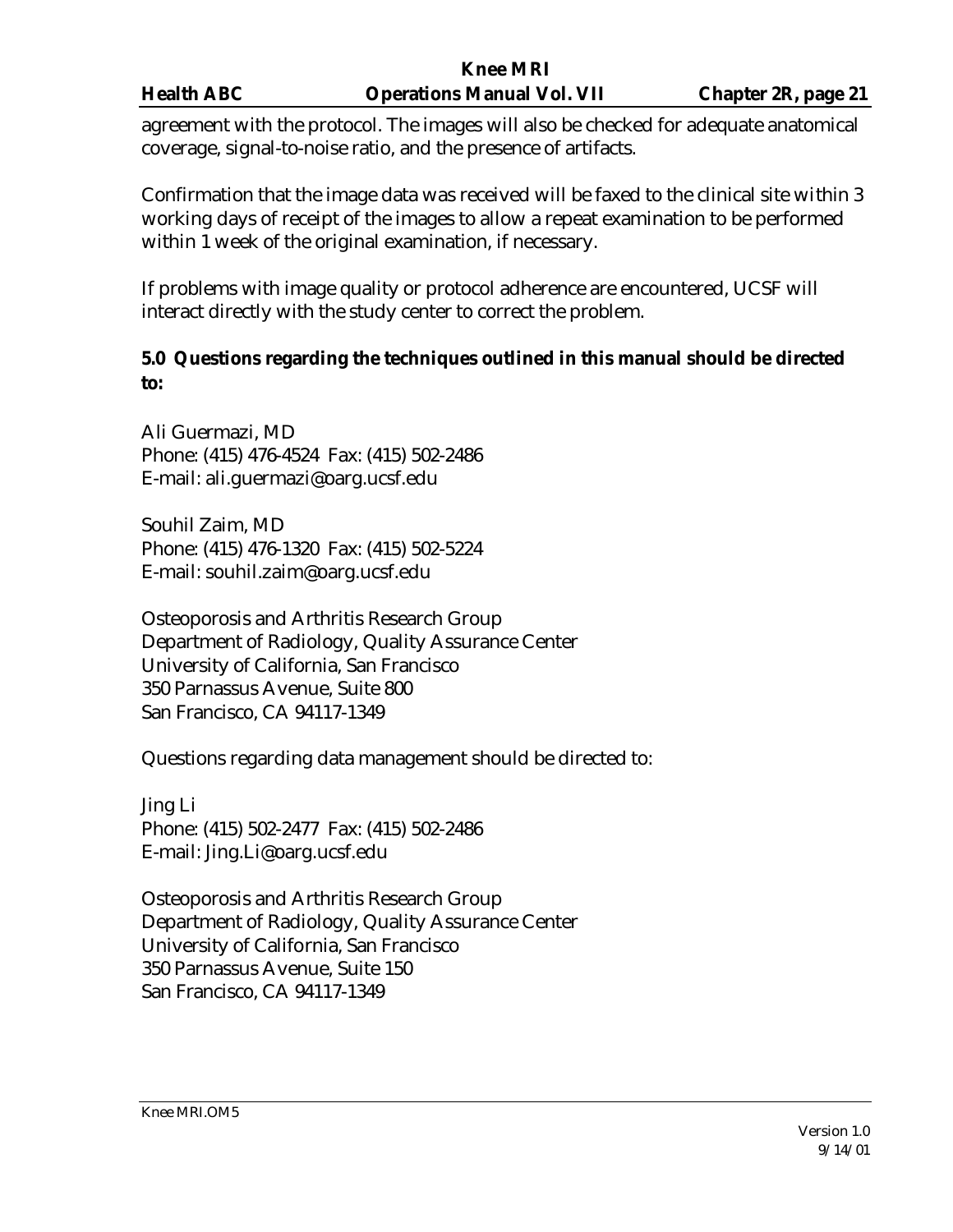**APPENDIX 1 Knee MRI Eligibility**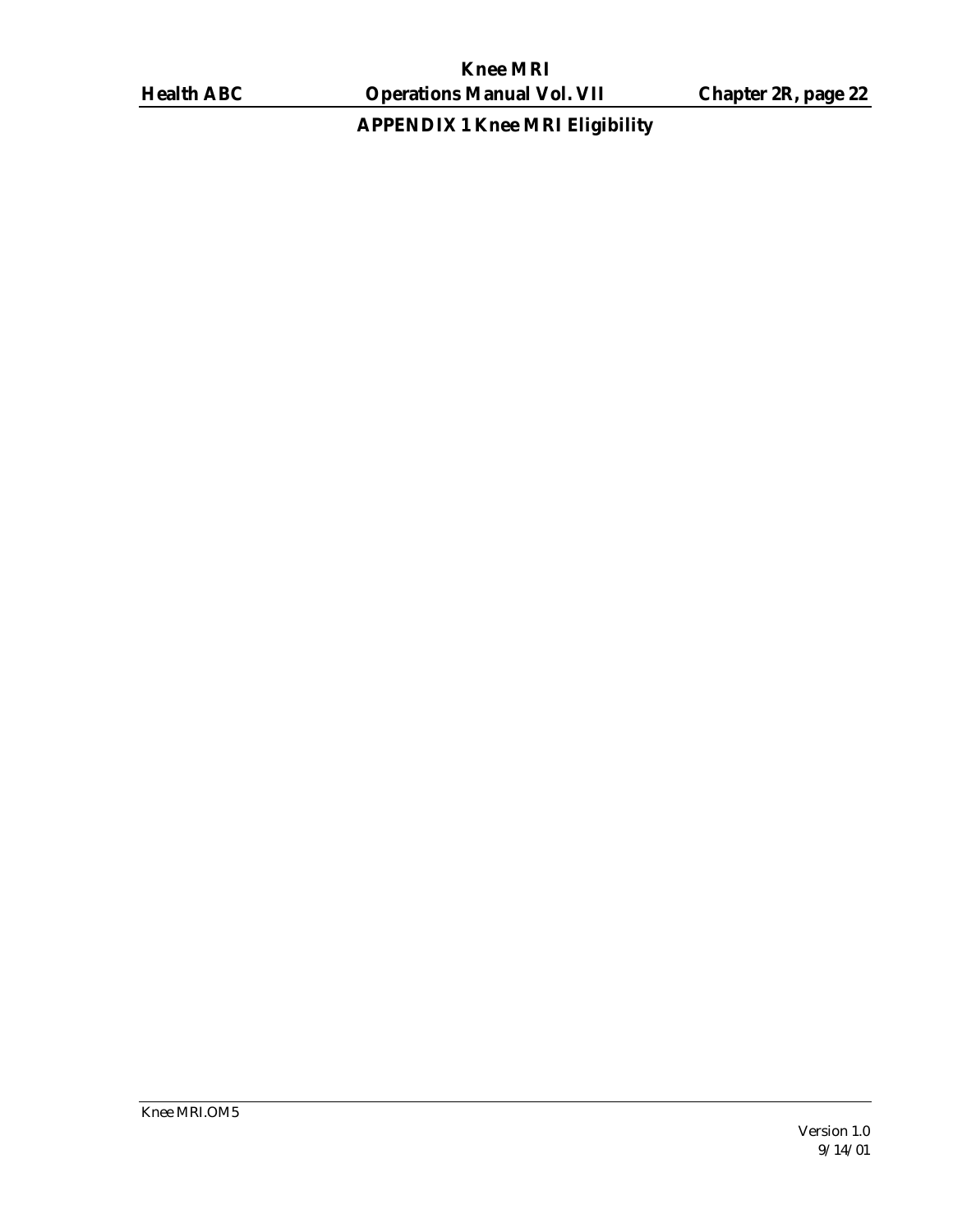

Knee MRI.OM5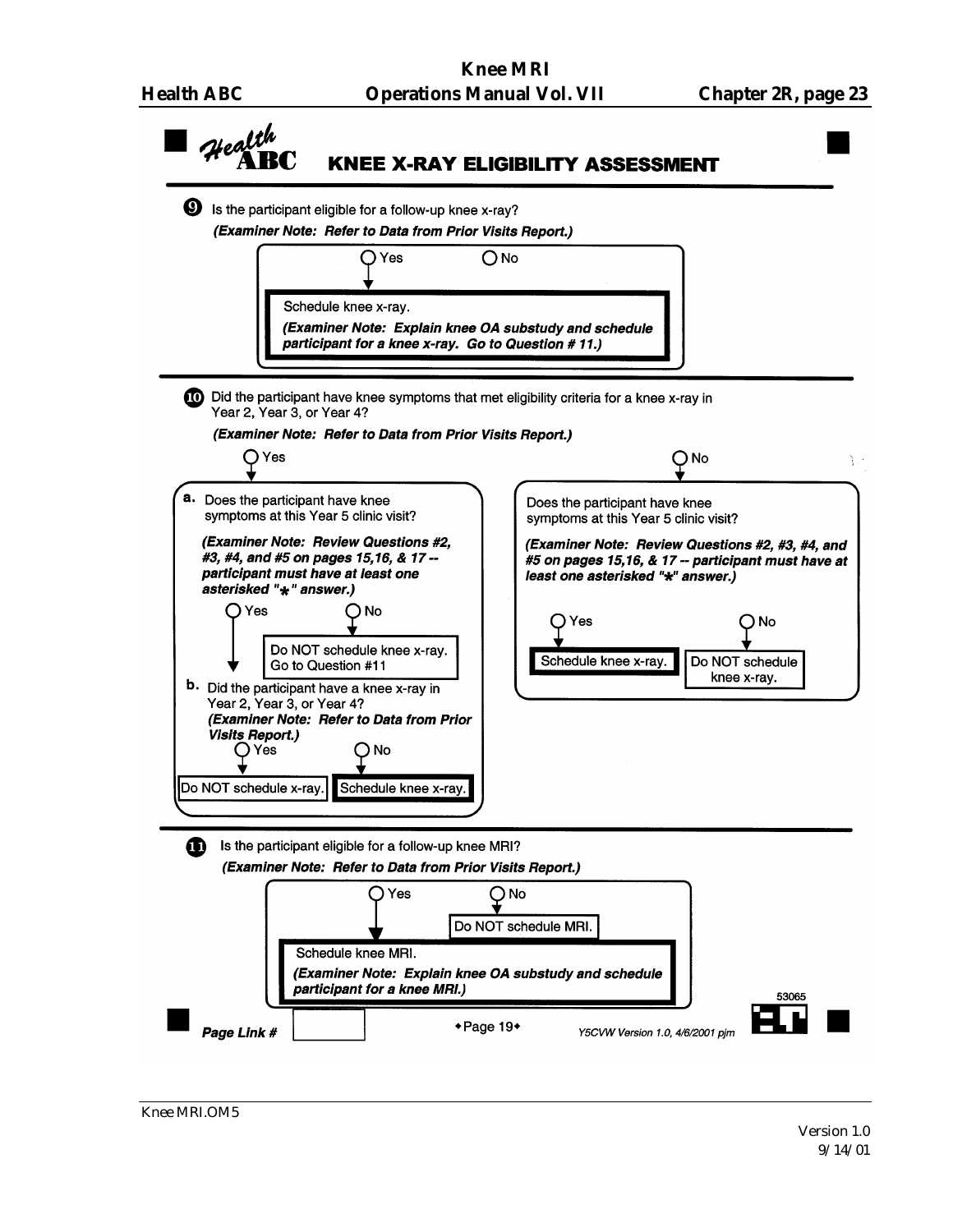# **APPENDIX 2 Knee MRI Tracking Form**

| <b>HABC Enrollment ID #</b><br>Date Form Completed<br><b>Acrostic</b><br>Staff ID #<br>Health<br>Η<br>Month<br>Dav<br>Year                                                                                                                                                                                    |
|---------------------------------------------------------------------------------------------------------------------------------------------------------------------------------------------------------------------------------------------------------------------------------------------------------------|
| <b>KNEE MRI TRACKING FORM</b><br>Annual clinic visit:<br>$\bigcirc$ Year 5<br>O Other (Please specify)<br>Year 6<br>Year 7                                                                                                                                                                                    |
| Name of Health ABC participant:<br><b>First Name</b><br>Middle Initial<br>Last Name                                                                                                                                                                                                                           |
| Does participant weigh > 250 lbs (>113.5 kg)?<br>(Examiner Note: Do not re-weigh participant. Check<br>weight measurement in the Clinic Visit Workbook.)<br>) Yes<br>O No<br>Measure waist and hip circumference.<br>Is maximum circumference ≥ 160 cm?<br>D Yes<br>() No<br>Do not test. Go to Question #11. |
| Do you have a heart pacemaker?<br>Yes<br>() No<br>Don't know<br>Refused<br>Do not test. Go to Question #11.<br>Do not test. Go to Question #11.<br>Do not test. Go to Question #11.                                                                                                                           |
| Have you ever had a surgery to repair an aneurysm?<br>) Yes<br>ONo<br>Don't know<br>Refused<br>Do not test. Go to Question #11.<br>Do not test. Go to Question #11.<br>Do not test. Go to Question #11.                                                                                                       |
| Have you ever had an injury in which metal or metal fragments may have entered your eye?<br>) Yes<br>(O No<br>Don't know<br>Refused<br>Do not test. Go to Question #11.<br>Do not test. Go to Question #11.   Do not test. Go to Question #11.                                                                |
| <b>6</b> Have you ever had any surgery to insert a valve into your heart?<br>l Yes<br>O No<br>Don't know<br>Refused<br>Do not test. Go to Question #11.<br>Do not test. Go to Question #11.<br>Do not test. Go to Question #11.                                                                               |
| 44071<br>Page Link #<br>KMRITR Version 1.1, 5/11/2001 pim<br>$\bullet$ Page 1 $\bullet$                                                                                                                                                                                                                       |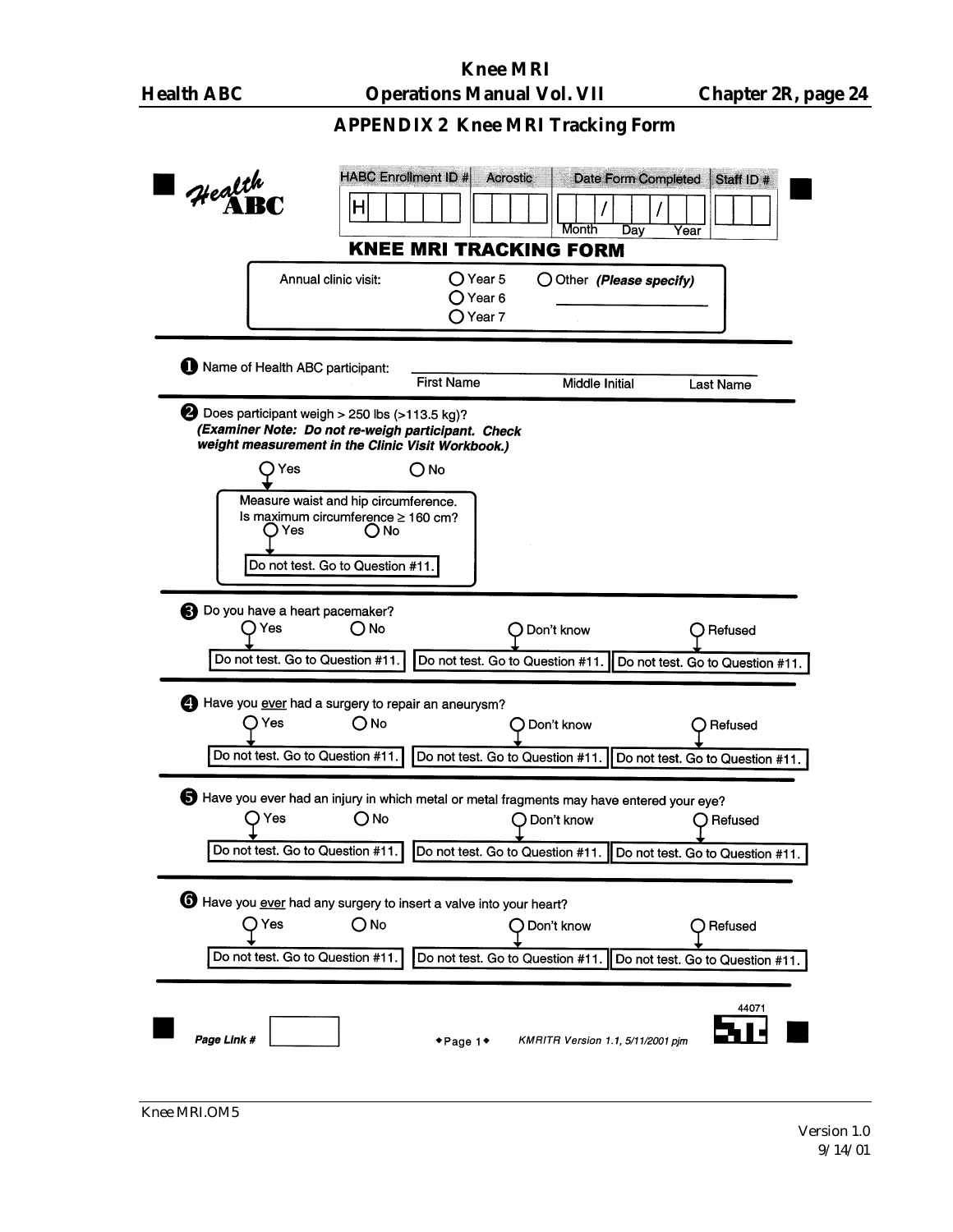| <b>Health ABC</b> |  |
|-------------------|--|
|-------------------|--|

|    |                                                 |               | Have you had a hearing device surgically implanted in your ear (not a regular hearing aid)?                                                                                                                                                                                                                                                                                          |                                  |                                                 |         |                                  |
|----|-------------------------------------------------|---------------|--------------------------------------------------------------------------------------------------------------------------------------------------------------------------------------------------------------------------------------------------------------------------------------------------------------------------------------------------------------------------------------|----------------------------------|-------------------------------------------------|---------|----------------------------------|
|    | Yes                                             | $\bigcirc$ No |                                                                                                                                                                                                                                                                                                                                                                                      |                                  | Don't know                                      |         | ( ) Refused                      |
|    | Do not test. Go to Question #11.                |               |                                                                                                                                                                                                                                                                                                                                                                                      | Do not test. Go to Question #11. |                                                 |         | Do not test. Go to Question #11. |
| ❸  |                                                 |               | Have you had a total knee replacement in either knee?                                                                                                                                                                                                                                                                                                                                |                                  |                                                 |         |                                  |
|    | Yes                                             | O No          |                                                                                                                                                                                                                                                                                                                                                                                      | $\bigcirc$ Don't know            |                                                 |         | $\bigcirc$ Refused               |
|    | Do not test. Go to Question #11.                |               |                                                                                                                                                                                                                                                                                                                                                                                      |                                  |                                                 |         |                                  |
| Ø  |                                                 |               | Have you had any surgery in the past two months?                                                                                                                                                                                                                                                                                                                                     |                                  |                                                 |         |                                  |
|    | Yes                                             | O No          |                                                                                                                                                                                                                                                                                                                                                                                      | Don't know                       |                                                 | Refused |                                  |
|    | Test should be scheduled<br>after 2 months have |               | Do not test.                                                                                                                                                                                                                                                                                                                                                                         |                                  | Do not test.                                    |         |                                  |
|    | passed since surgery.                           |               |                                                                                                                                                                                                                                                                                                                                                                                      |                                  |                                                 |         |                                  |
|    | 10 Do you have claustrophobia?<br>Yes           | No            | (Examiner Note: Only definite claustrophobia is a firm contraindication. True claustrophobia is<br>relatively uncommon [2-3%]. Participants with claustrophobia will know who they are. Some may<br>say they are uncomfortable in small spaces, but may tolerate MRI without difficulty. It is useful to<br>make an attempt in persons who seem uncertain or who have mild concern.) | Don't know                       |                                                 |         | Refused                          |
|    |                                                 |               | Determine if participant is willing to try the test.                                                                                                                                                                                                                                                                                                                                 |                                  |                                                 |         |                                  |
|    | Is the participant eligible for an MRI?         |               |                                                                                                                                                                                                                                                                                                                                                                                      |                                  |                                                 |         |                                  |
|    | () Yes                                          |               | $O$ No                                                                                                                                                                                                                                                                                                                                                                               |                                  |                                                 |         |                                  |
| 12 | Was an MRI obtained?<br>$\bigcirc$ Yes          |               | No (                                                                                                                                                                                                                                                                                                                                                                                 |                                  |                                                 |         |                                  |
|    |                                                 |               | Why wasn't an MRI obtained?                                                                                                                                                                                                                                                                                                                                                          |                                  |                                                 |         |                                  |
|    |                                                 |               | $\bigcirc$ Participant ineligible                                                                                                                                                                                                                                                                                                                                                    |                                  |                                                 |         |                                  |
|    |                                                 |               | Participant refused                                                                                                                                                                                                                                                                                                                                                                  |                                  | Participant did not show up for MRI appointment |         |                                  |
|    |                                                 |               | O Other (Please specify:                                                                                                                                                                                                                                                                                                                                                             |                                  |                                                 |         |                                  |
|    |                                                 |               |                                                                                                                                                                                                                                                                                                                                                                                      |                                  |                                                 |         |                                  |

Knee MRI.OM5

 $\frac{1}{\sqrt{2}}$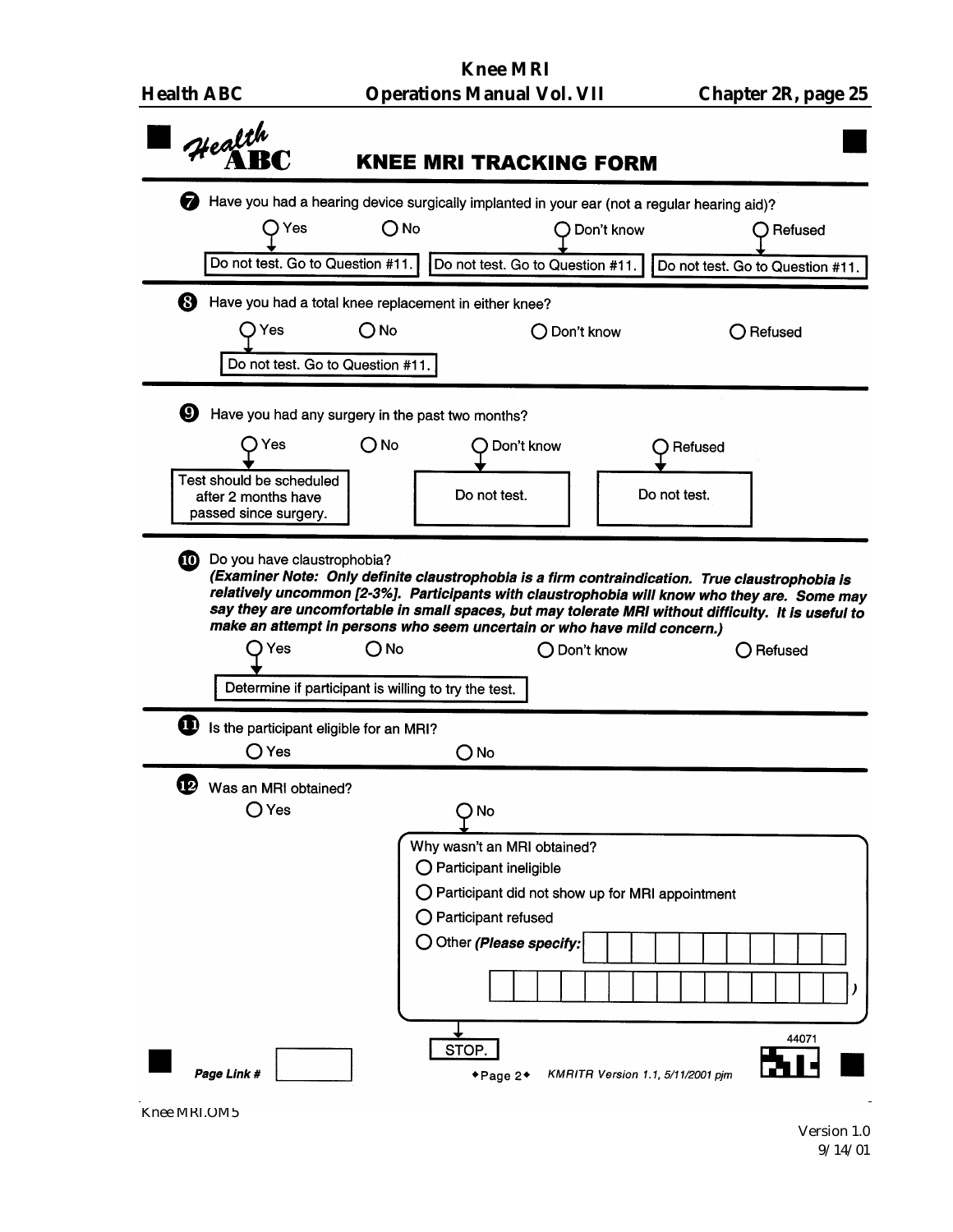| Health<br><b>Examiner Note:</b><br><b>MRI Technician:</b> | <b>KNEE MRI TRACKING FORM</b><br>Refer to Data from Prior Visits Report to determine which knee should be scanned<br>and mark appropriate box(es).<br>Please scan only specified knee(s). |
|-----------------------------------------------------------|-------------------------------------------------------------------------------------------------------------------------------------------------------------------------------------------|
|                                                           | B Was MRI obtained for each of the following sites?                                                                                                                                       |
| Scan Right knee                                           |                                                                                                                                                                                           |
|                                                           | a. Axial T2-weighted FSE                                                                                                                                                                  |
|                                                           | $\bigcirc$ Yes<br>○ No → Reason: <u> → Reason:</u>                                                                                                                                        |
|                                                           | <b>b.</b> Sagittal fat suppressed T2-weighted FSE                                                                                                                                         |
|                                                           | $\bigcirc$ Yes                                                                                                                                                                            |
|                                                           | c. Coronal T2-weighted FSE<br>$\bigcirc$ Yes                                                                                                                                              |
| Scan Left knee                                            | $\bigcap$ No $\longrightarrow$ Reason: $\longrightarrow$                                                                                                                                  |
|                                                           | a. Axial T2-weighted FSE                                                                                                                                                                  |
|                                                           | $\bigcirc$ Yes<br>$\bigcap$ No $\longrightarrow$ Reason: $\longrightarrow$                                                                                                                |
|                                                           | <b>b.</b> Sagittal fat suppressed T2-weighted FSE                                                                                                                                         |
|                                                           | $\bigcirc$ Yes                                                                                                                                                                            |
|                                                           | c. Coronal T2-weighted FSE                                                                                                                                                                |
|                                                           | ○ Yes                                                                                                                                                                                     |
|                                                           | At which facility was the MRI taken?                                                                                                                                                      |
|                                                           | O Memphis Park Avenue                                                                                                                                                                     |
|                                                           | O Memphis: Other                                                                                                                                                                          |
|                                                           | )<br>O Pittsburgh UPMC                                                                                                                                                                    |
|                                                           | O Other (Please specify:                                                                                                                                                                  |
| Œ                                                         | What was the Health ABC staff ID# for the MRI technician?                                                                                                                                 |
| Page Link #                                               | What date was the MRI completed?<br>Month<br>Day<br>Year<br>44071<br>◆Page 3◆<br>KMRITR Version 1.1, 5/11/2001 pim                                                                        |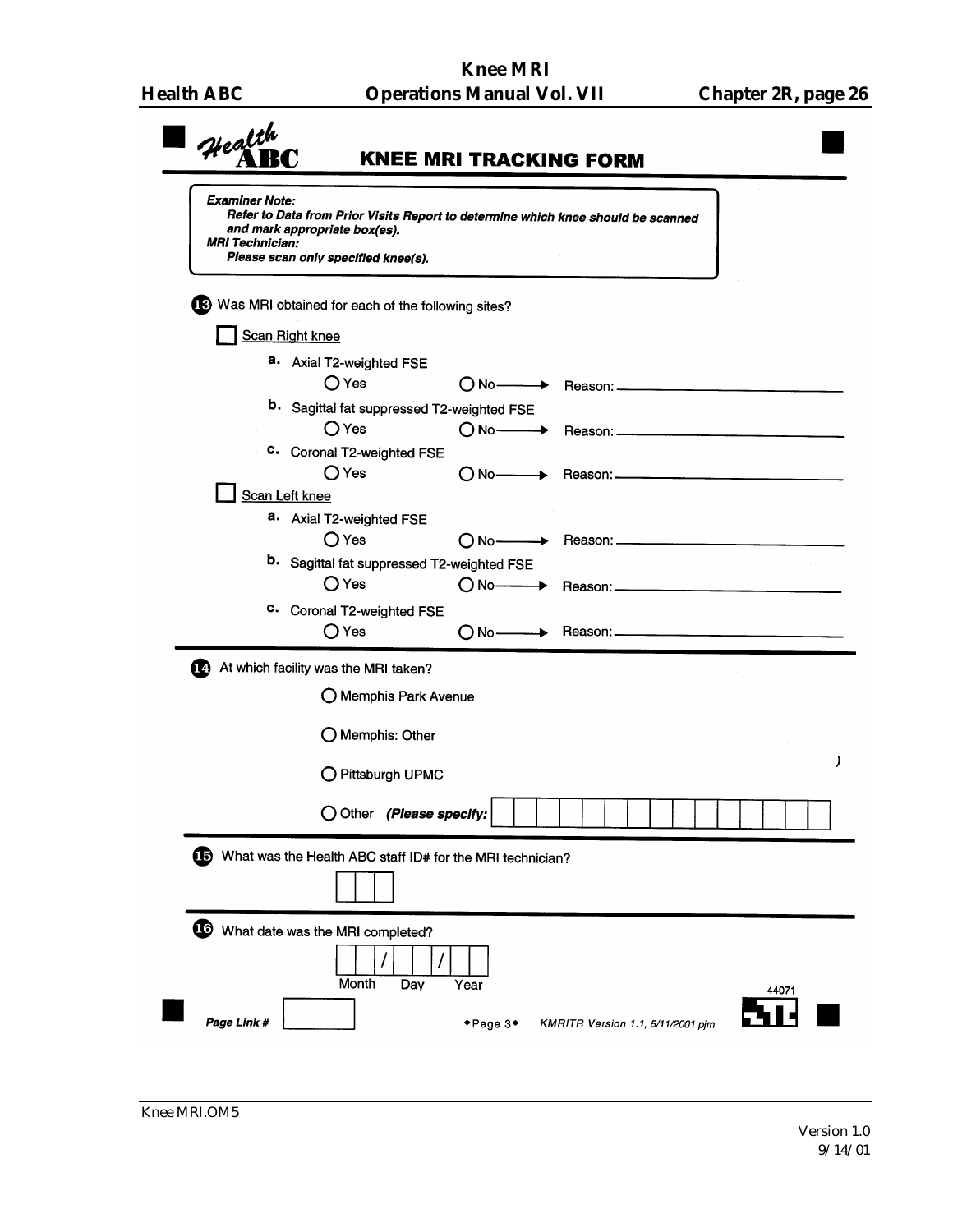| <b>Health ABC</b>                                     |                                                                                                                                                                                                                                                                                                                                                                                                                                     | <b>Knee MRI</b><br><b>Operations Manual Vol. VII</b>                                                                                                                                                                                                                                                                                                                                                                        |                                                                                                                                                                                                                                                             | <b>Chapter 2R, page 27</b>                                                                                                                                  |  |
|-------------------------------------------------------|-------------------------------------------------------------------------------------------------------------------------------------------------------------------------------------------------------------------------------------------------------------------------------------------------------------------------------------------------------------------------------------------------------------------------------------|-----------------------------------------------------------------------------------------------------------------------------------------------------------------------------------------------------------------------------------------------------------------------------------------------------------------------------------------------------------------------------------------------------------------------------|-------------------------------------------------------------------------------------------------------------------------------------------------------------------------------------------------------------------------------------------------------------|-------------------------------------------------------------------------------------------------------------------------------------------------------------|--|
| <b>APPENDIX 3 Knee MRI Log Sheet</b><br>(page 1 of 2) |                                                                                                                                                                                                                                                                                                                                                                                                                                     |                                                                                                                                                                                                                                                                                                                                                                                                                             |                                                                                                                                                                                                                                                             |                                                                                                                                                             |  |
| Health<br><b>AB</b>                                   | <b>Enkolment D. #1</b><br>İΗ                                                                                                                                                                                                                                                                                                                                                                                                        | Acrostro Haven<br>Date MRI Take<br>Month<br>Day<br><b>FOLLOW-UP KNEE MRI LOG</b>                                                                                                                                                                                                                                                                                                                                            | Year                                                                                                                                                                                                                                                        | Male<br>Female                                                                                                                                              |  |
|                                                       | Clinical Site: Park Avenue (Memphis) Nemphis Other                                                                                                                                                                                                                                                                                                                                                                                  | - 1                                                                                                                                                                                                                                                                                                                                                                                                                         | Pittsburgh<br>Other                                                                                                                                                                                                                                         |                                                                                                                                                             |  |
|                                                       | TO BE COMPLETED BY MRI CENTER<br>Please check that the following items are included in the shipment with identifying information complete:<br>Optical Disk/CD label                                                                                                                                                                                                                                                                 |                                                                                                                                                                                                                                                                                                                                                                                                                             |                                                                                                                                                                                                                                                             |                                                                                                                                                             |  |
| Exam#<br>Film<br>Month<br>MRI Coordinator ID#:        | Health ABC Enrollment ID#<br>Date MRI taken<br>MRI Tracking Form<br>Health ABC Enrollment ID#<br>Date MRI taken<br>Questions # 12-15 filled out<br>MRI Log Sheet<br>Health ABC Enrollment ID#<br>Date MRI taken<br>Acrostic<br>Optical Disk/CD#<br>Film jacket labeled with:<br>Health ABC Enrollment ID#<br>Date MRI taken<br>Film not included<br>MRI Center QA completed<br>Date MRI packet sent to Field Center:<br>Day<br>Year | Exam Number:<br>Film magnification factor:<br>Axial FSE T2<br>localizer<br>Sagittal FSE T2<br>w/fat suppression<br>Coronal FSE T2<br>Optical disk/CD#<br>ø<br>Quality<br>6<br>Assurance<br><b>Comments:</b><br>(Please note: include<br>reasons for "not OK"<br>checks here and specify<br>changes in the protocol:<br>for example, change in<br>the frequency encoding<br>axis. Include the<br>number: eg., 1, 2, 3, or 4) | MRI Center QA<br>Left<br>None<br>1.2<br>in comments section (include number,<br>e.g., 1, 2, 3, or 4)<br>OK I<br>not OK<br>OK<br>$\overline{\phantom{a}}$ not OK<br>  OK  <br>not OK<br>$\Box$ OK $\Box$ not OK<br>Exam QA on site done by:<br>MRI Tech ID#: | Right<br>None<br>1.2<br>Note: If "not OK" specify reasons below<br>OK $\Box$ not OK<br>OK $\Box$ not OK<br>OKI<br>$\perp$ not OK<br>$\Box$ OK $\Box$ not OK |  |

Page 1

Version 1.0, 8/31/2001 pjm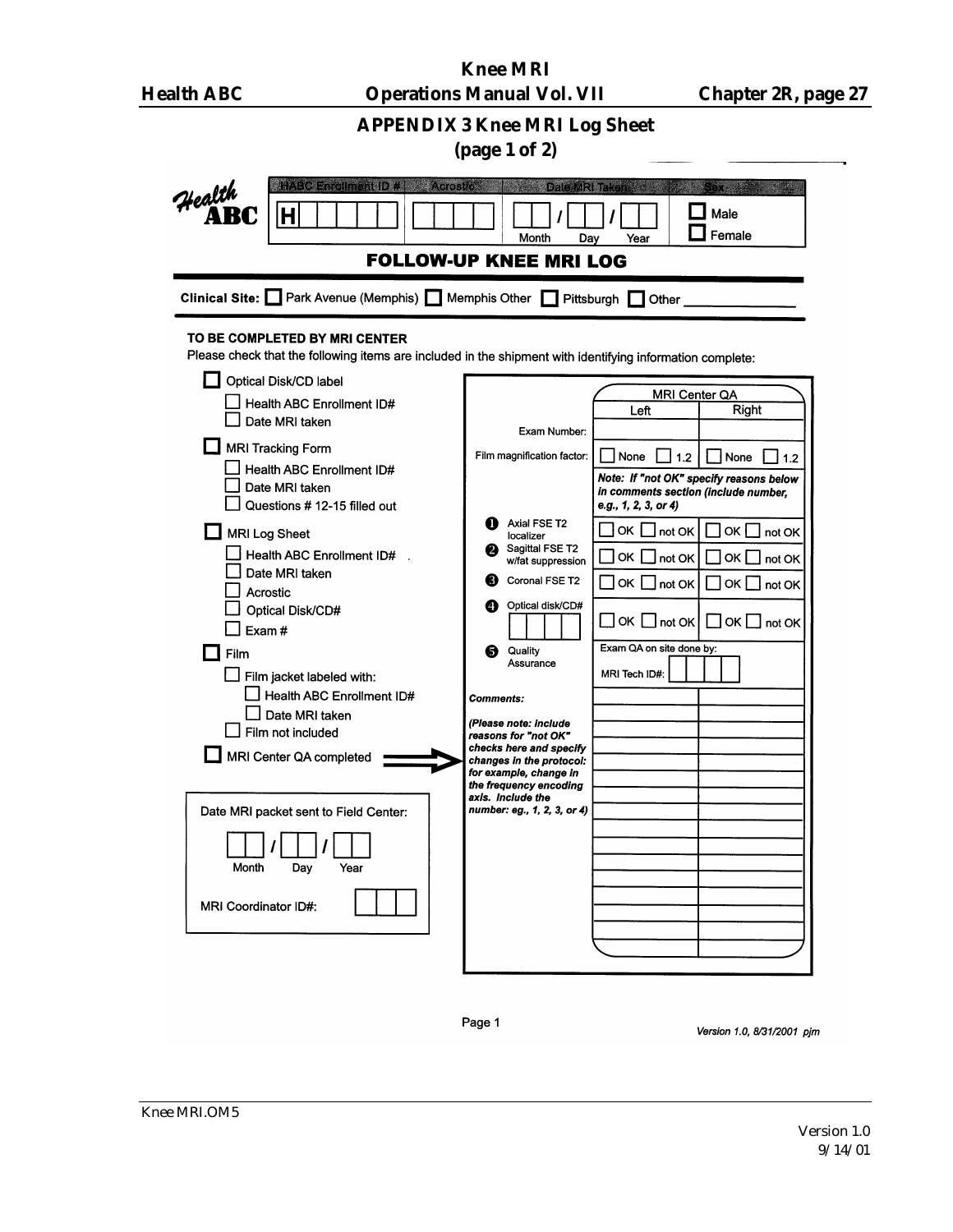**APPENDIX 3 (page 2 of 2)**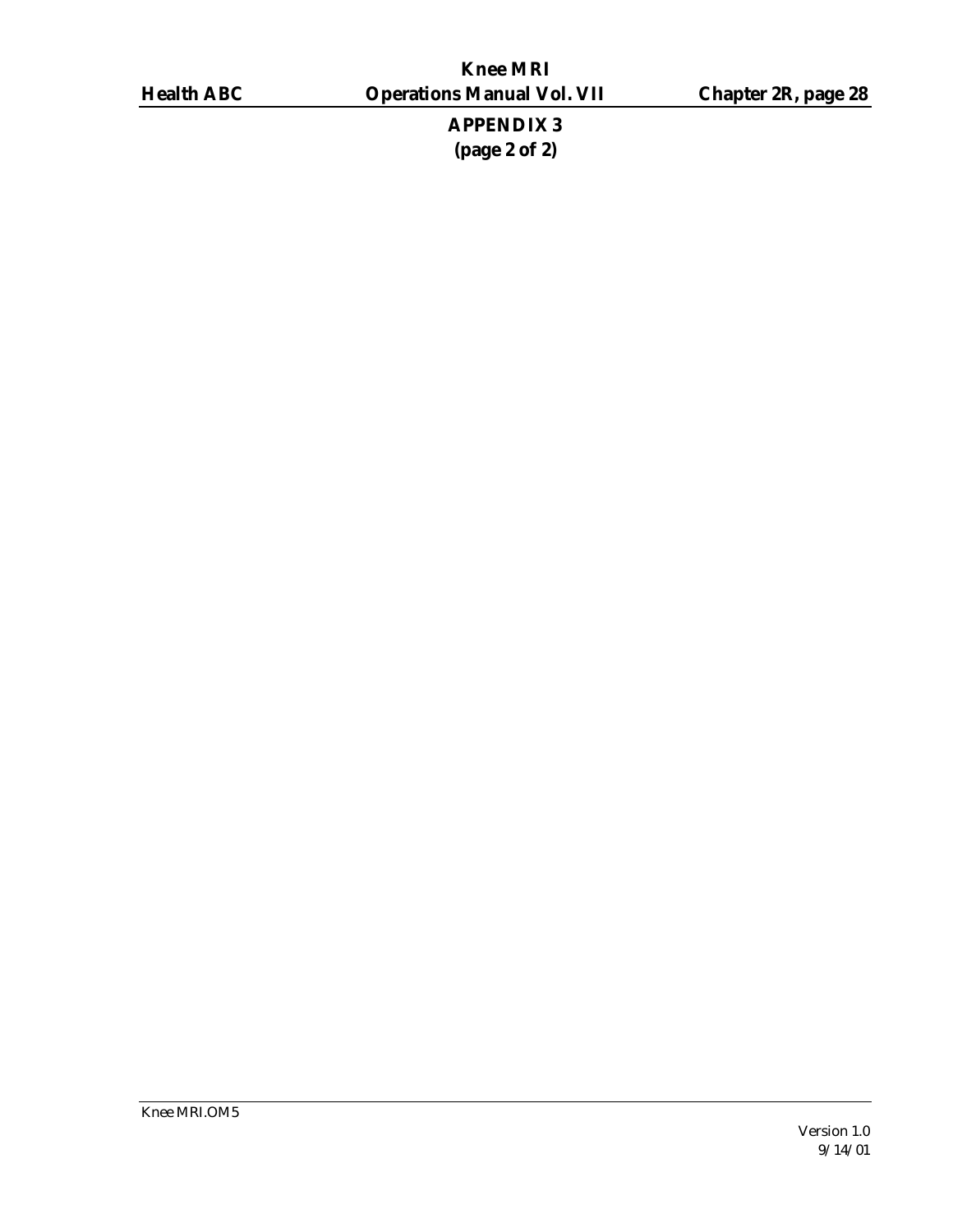

**FOLLOW-UP KNEE MRI LOG (cont.)** 

| Optical disk is labeled with this participant's Health ABC Enrollment ID# and date of exam |                                                     |                                                                                                         |
|--------------------------------------------------------------------------------------------|-----------------------------------------------------|---------------------------------------------------------------------------------------------------------|
| Log sheet is complete:                                                                     |                                                     | TO BE COMPLETED AT READING CENTER                                                                       |
| Health ABC Enrollment ID #                                                                 |                                                     |                                                                                                         |
| Date MRI taken                                                                             |                                                     | <b>UCSF QA</b>                                                                                          |
| Acrostic<br>Optical Disk/CD #                                                              |                                                     | Right<br>Left                                                                                           |
| Exam#                                                                                      | Exam Number:                                        |                                                                                                         |
| Film                                                                                       | Film magnification factor:                          |                                                                                                         |
| Jacket is labeled with<br>Health ABC Enrollment ID #                                       |                                                     | Note: If "not OK" specify reasons below<br>in comments section (include number,<br>e.g., 1, 2, 3, or 4) |
| Jacket is labeled with date MRI taken                                                      | Axial FSE T2                                        |                                                                                                         |
| Film not required                                                                          | localizer<br>Sagittal FSE T2<br>2                   | OK .<br>not OK<br>ok l<br>not OK                                                                        |
| Health ABC MRI Tracking Form is                                                            | w/fat suppression                                   | OK<br>ok [<br>not OK<br>not OK                                                                          |
| completed and returned                                                                     | Coronal FSE T2<br>6)                                | <b>OK</b><br>$ $ not OK<br>OK<br>I not OK                                                               |
| Date shipped to Reading Center                                                             | Optical disk/CD#<br>ø                               | OK $\Box$ not OK<br>∏ок [<br>not OK                                                                     |
| Month<br>Day<br>Year                                                                       | Quality<br>6<br>Assurance                           | Initials:                                                                                               |
| QC Coordinator ID#:                                                                        | Comments:                                           | Month<br>Dav<br>Year                                                                                    |
|                                                                                            | (Please note: include<br>reasons for "not OK"       | Accuracy of sequence:<br>Accuracy of sequence:                                                          |
| TO BE COMPLETED AT READING CENTER                                                          | checks here and specify<br>changes in the protocol: | Artifacts:<br>Artifacts:<br>Other:<br>Other:                                                            |
|                                                                                            | for example, change in<br>the frequency encoding    |                                                                                                         |
|                                                                                            | axis. Include the                                   |                                                                                                         |
| Date received:                                                                             | number: eg., 1, 2, 3, or 4)                         |                                                                                                         |
|                                                                                            |                                                     |                                                                                                         |
| Month<br>Day<br>Year                                                                       |                                                     |                                                                                                         |
|                                                                                            |                                                     |                                                                                                         |
| Received and checked by:                                                                   |                                                     |                                                                                                         |
|                                                                                            |                                                     |                                                                                                         |
|                                                                                            |                                                     |                                                                                                         |
|                                                                                            |                                                     |                                                                                                         |

Page 2

Version 1.0, 8/31/2001 pjm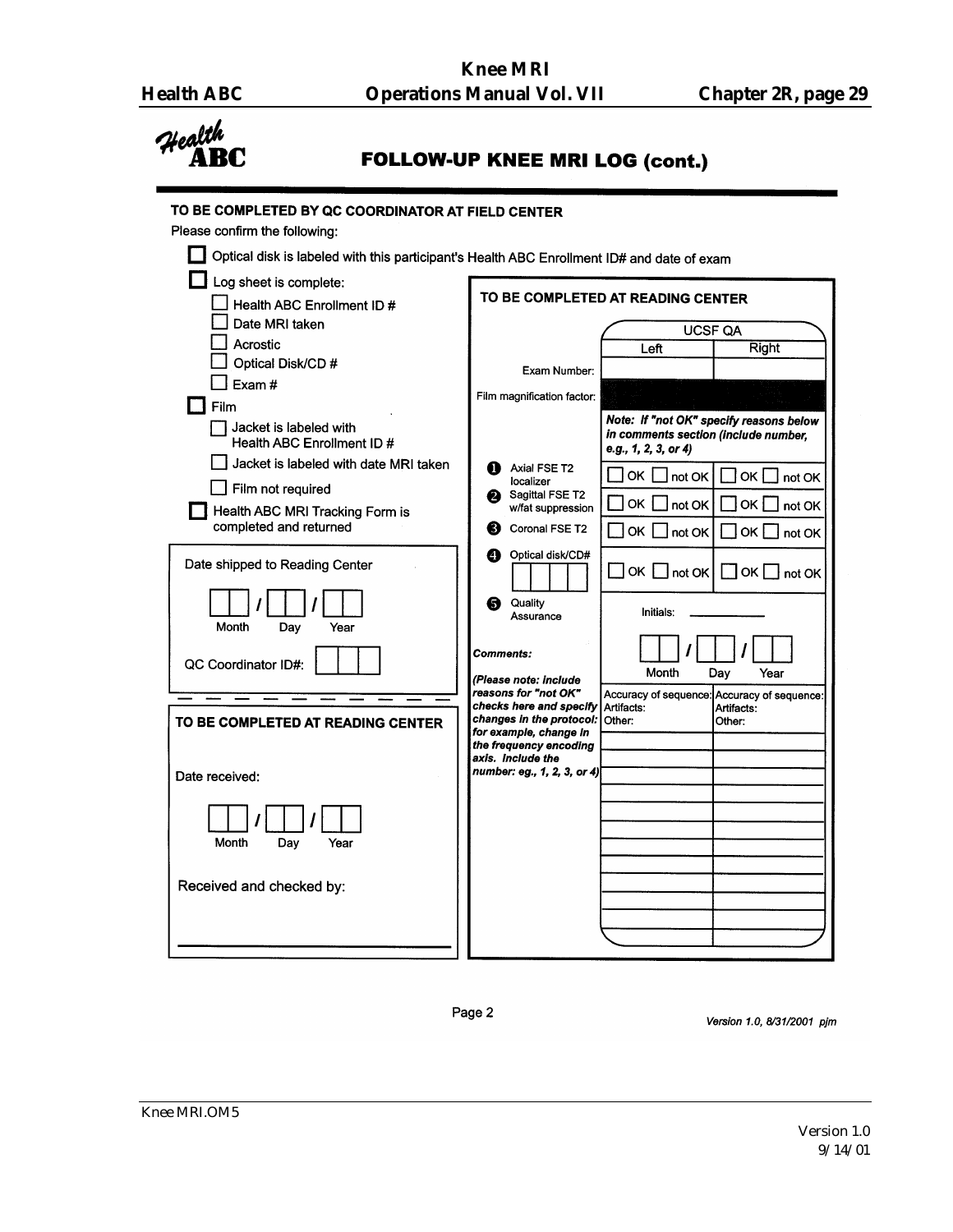**Knee MRI Health ABC Operations Manual Vol. VII Chapter 2R, page 30 APPENDIX 4 HEALTH ABC KNEE MRI SHIPMENT NOTIFICATION TO:** Jing Li, OARG-UCSF **FAX:** (415) 502-2486 **FROM: SITE ID: D** Memphis Park Avenue  $\Box$  Memphis: Other  $\Box$  Pittsburgh UPMC  $\Box$  Other **FAX: RE:** MRI Shipment of Health ABC Participant Data **Message** The following data is being sent to you today (today's date) For delivery on (date) VIA: Mail Delivery service: Airbill # (airbill number) Exam Date Range of Participants Included:  $/$   $\Box$   $\Box$   $/$ to  $\Box$  /  $\Box$  / Month Day Year Month Day Year Please call at if you have any questions. (name) (telephone number) Response from OARG: □ Shipment received on:  $\Box$  /  $\Box$  / Month Day Year  $\Box$  Not received as of:  $\Box$  /  $\Box$  / Month Day Year